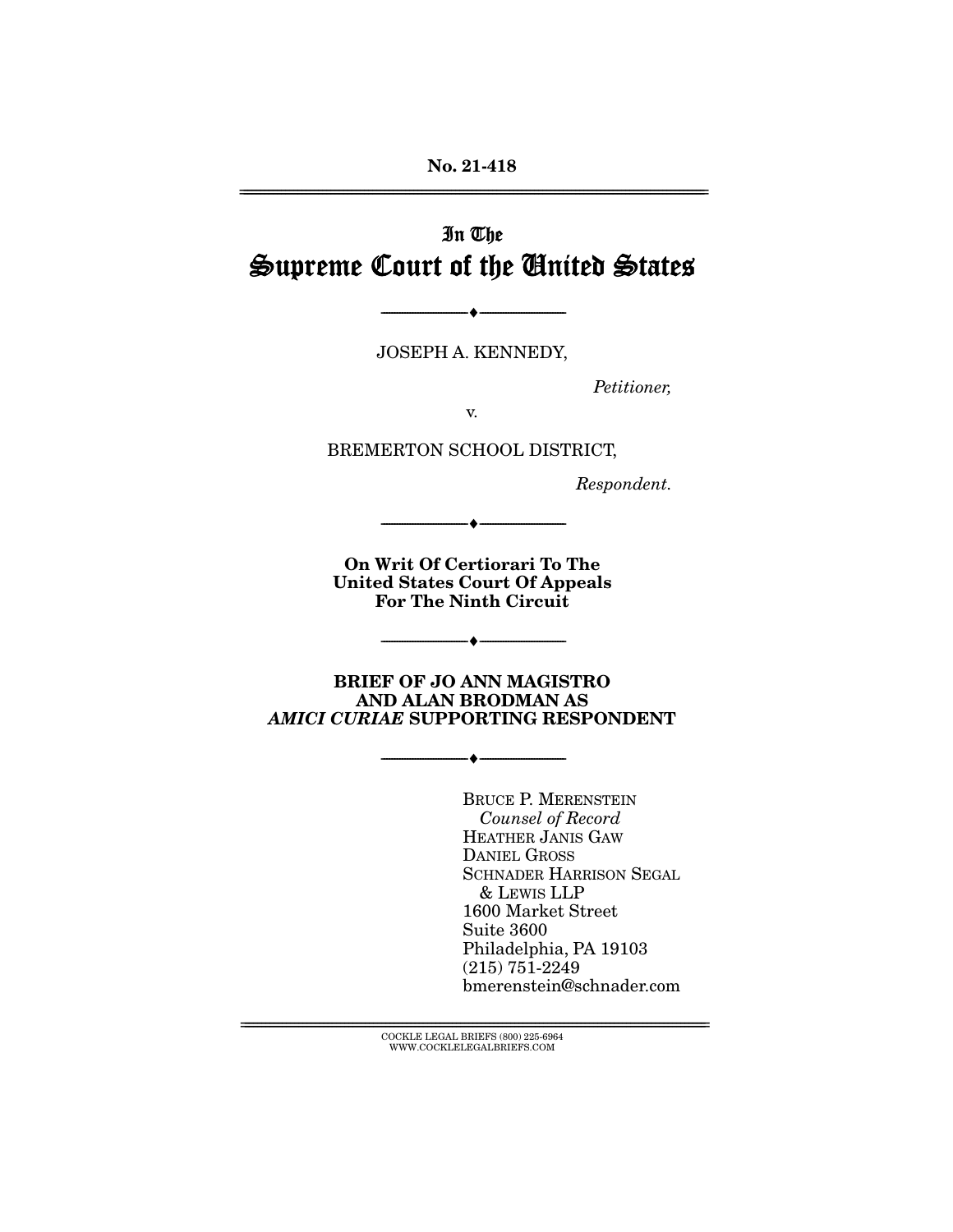# TABLE OF CONTENTS

| INTEREST OF THE AMICI CURIAE |                                                                                                                                                                                                                              |                                                                                                                                                                                                 |    |  |
|------------------------------|------------------------------------------------------------------------------------------------------------------------------------------------------------------------------------------------------------------------------|-------------------------------------------------------------------------------------------------------------------------------------------------------------------------------------------------|----|--|
| SUMMARY OF ARGUMENT          |                                                                                                                                                                                                                              |                                                                                                                                                                                                 |    |  |
|                              |                                                                                                                                                                                                                              |                                                                                                                                                                                                 |    |  |
| I.                           |                                                                                                                                                                                                                              | Kennedy's Public Prayers on Public School<br>Property and During Public School Events<br>Were Coercive and Divisive                                                                             | 6  |  |
| II.                          |                                                                                                                                                                                                                              | The East Brunswick Experience With<br>Coach-Led Prayer Starkly Demonstrates<br>That Such Prayer, Including Kennedy's<br>Prayer at Bremerton, Is Coercive and Di-                                | 9  |  |
| III.                         | Bremerton School District's Actions, Like<br>East Brunswick's Two Decades Ago, Were<br>Necessary to Avoid Violating the Estab-<br>lishment Clause's Prohibition on Coercing<br>Students Into Engaging in Religious Ac-<br>13 |                                                                                                                                                                                                 |    |  |
|                              | A.                                                                                                                                                                                                                           | The Establishment Clause Concern That<br>Government Authorities Not Coerce Re-<br>ligious Conformance Is at Its Greatest<br>in the Public School Context                                        | 14 |  |
|                              | В.                                                                                                                                                                                                                           | Coach-Led Prayer During Public<br>School Events, on Public School Prop-<br>erty, Inevitably Leads to the Religious<br>Strife and Divisiveness That the Es-<br>tablishment Clause Is Intended to | 20 |  |
|                              |                                                                                                                                                                                                                              |                                                                                                                                                                                                 | 24 |  |

i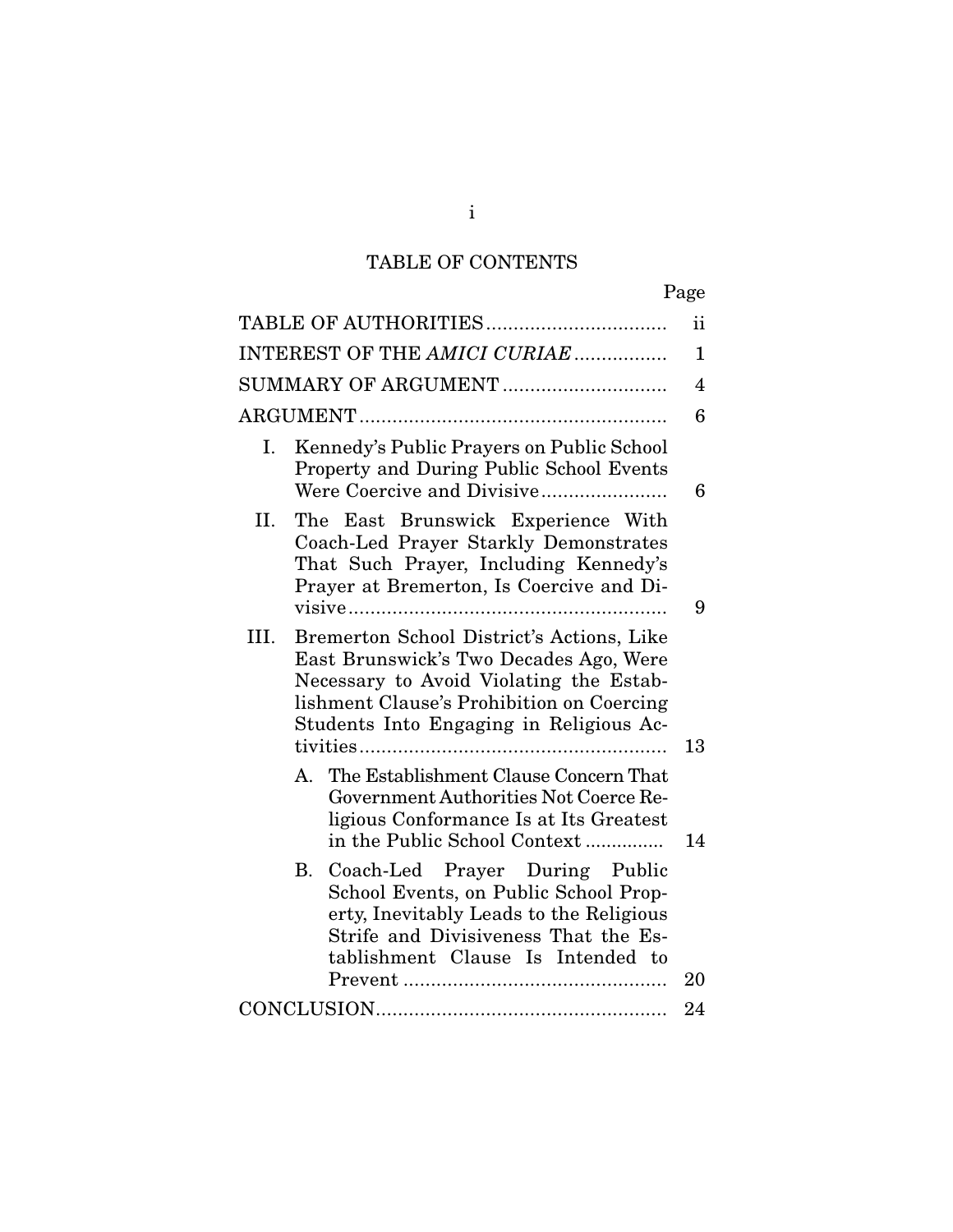## TABLE OF AUTHORITIES

Page

# **CASES**

| Am. Legion v. Am. Humanist Ass'n, 139 S. Ct.                                                           |
|--------------------------------------------------------------------------------------------------------|
| Borden v. Sch. Dist. of E. Brunswick, 523 F.3d<br>153 (3d Cir. 2008)  1, 2, 10, 11, 13, 15, 16, 19, 21 |
| Borden v. Sch. Dist. of E. Brunswick, 555 U.S.                                                         |
| Edwards v. Aguillard, 482 U.S. 578 (1987)15, 16                                                        |
| Lee v. Weisman, 505 U.S. 577 (1992) 4, 14, 16, 17, 19, 21                                              |
| Lynch v. Donnelly, 465 U.S. 668 (1984) 17                                                              |
| Mitchell v. Helms, 530 U.S. 793 (2000)20                                                               |
| Santa Fe Indep. Sch. Dist. v. Doe, 530 U.S. 290                                                        |
| Sch. Dist. of Abington Twp. v. Schempp, 374 U.S.                                                       |
| Town of Greece v. Galloway, 572 U.S. 565 (2014)14                                                      |
| Van Orden v. Perry, 545 U.S. 677 (2005)  16, 20                                                        |
| Wallace v. Jaffree, 472 U.S. 38 (1985)15, 17                                                           |
| Widmar v. Vincent, 454 U.S. 263 (1981) 14                                                              |

## CONSTITUTIONAL PROVISIONS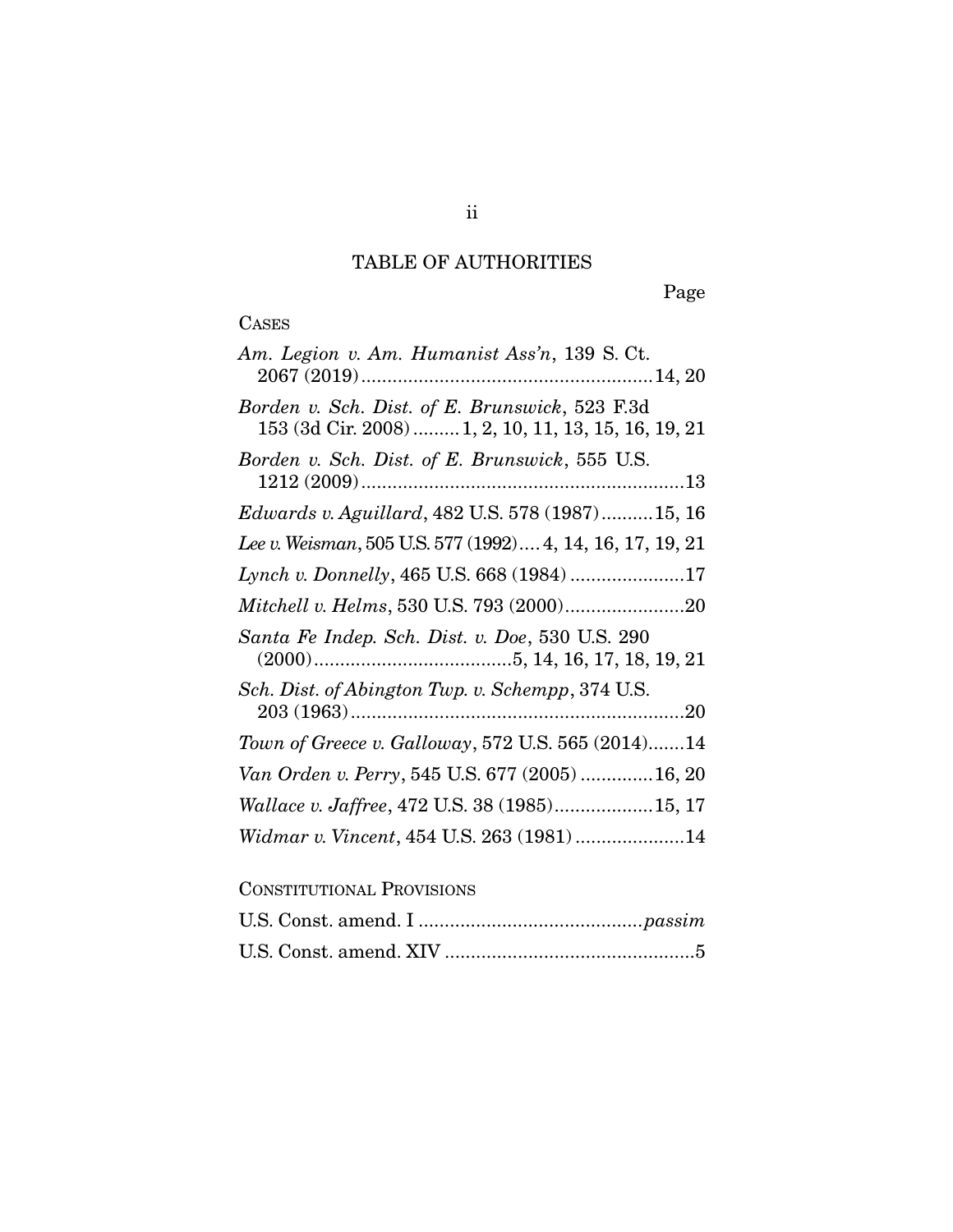## TABLE OF AUTHORITIES – Continued

Page

OTHER AUTHORITIES

| Michael W. McConnell, Coercion: The Lost Ele- |  |
|-----------------------------------------------|--|
| ment of Establishment, 27 WM. & MARY L.       |  |
|                                               |  |

iii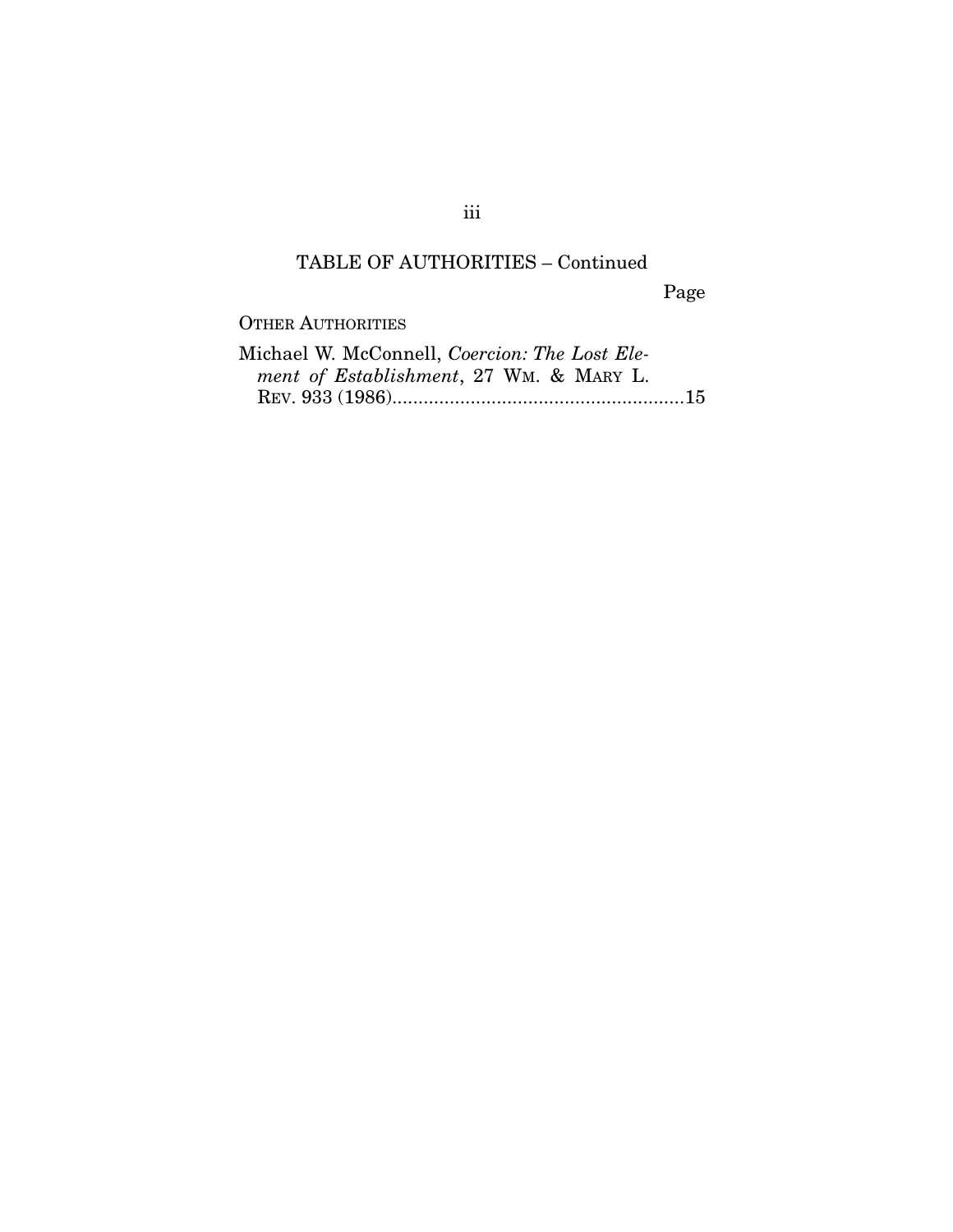#### **INTEREST OF THE** *AMICI CURIAE*

Amici curiae are a former superintendent of the East Brunswick School District in New Jersey and a longtime teacher at East Brunswick High School.<sup>1</sup> Almost twenty years ago, East Brunswick High School was the site of a constitutional dispute very much like the one before the Court. That dispute culminated in a unanimous Third Circuit opinion, holding that a football coach's participation in prayer with his team members, which followed almost a quarter century of similar prayer by the coach at team events, violated the Establishment Clause. Borden v. Sch. Dist. of E. Brunswick, 523 F.3d 153, 179 (3d Cir. 2008). As Judge McKee explained in a concurring opinion, the football team's "players were put in the untenable position of either compromising any opposing beliefs they may have had or going on record . . . as opposing their coach and perhaps a majority of their teammates." Id. at 182 (McKee, J., concurring). When the district—led by one of the amici here—enforced its policy prohibiting employees from participating in religious activities with students, the students whose complaints were presumed to have precipitated application of the policy were "taunted, bullied," and "harassed and threatened on a student internet 'blog.' " Id. at 184. The "venomous

 $<sup>1</sup>$  Amici affirm that no counsel for a party authored this brief</sup> in whole or in part and no person other than amici or their counsel have made any monetary contributions intended to fund the preparation or submission of this brief. Amici affirm that all parties have filed blanket letters of consent to the filing of *amicus* briefs with the Clerk's Office.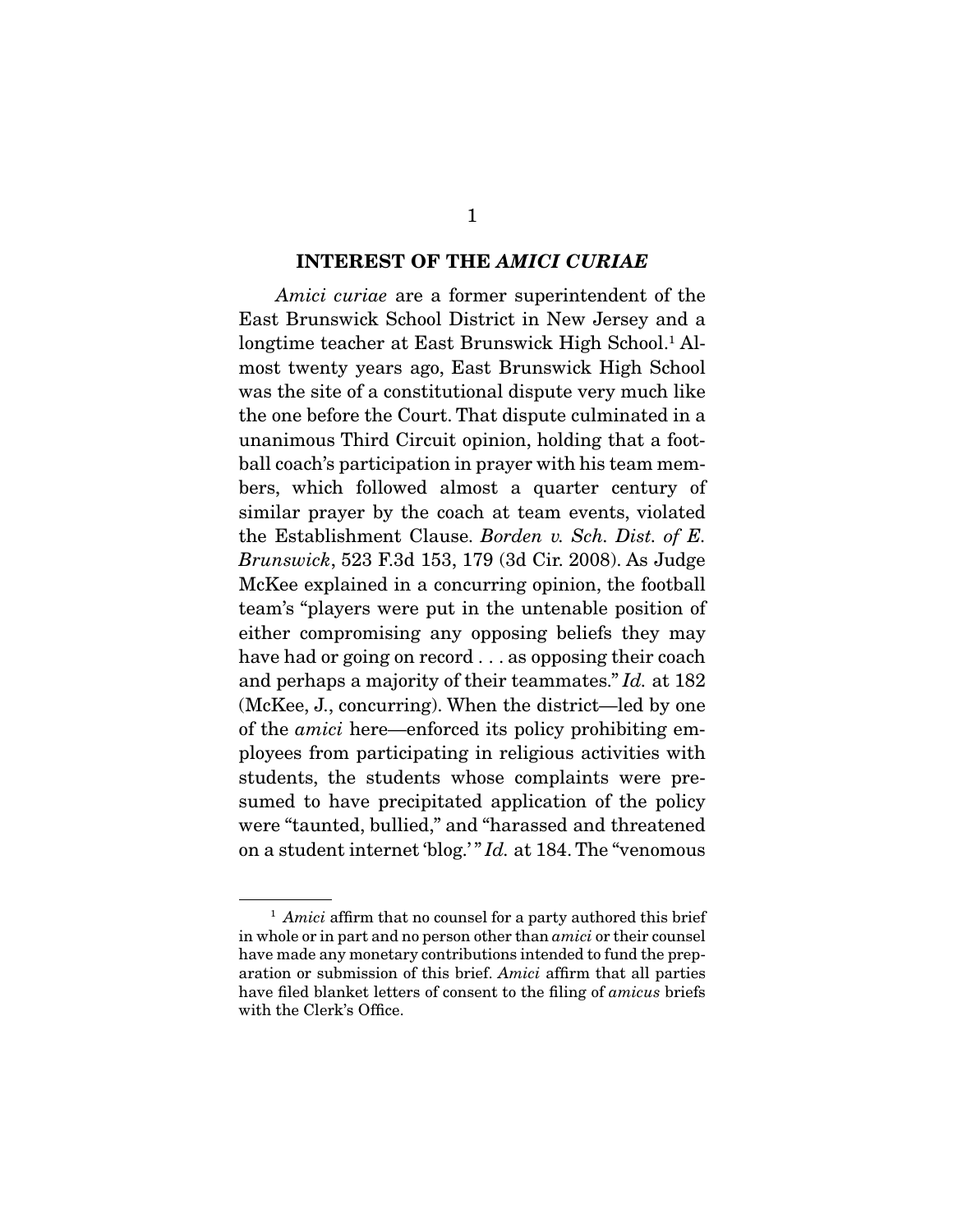comments" on the blog included racist, anti-Semitic, and violent content. Id. at 184 & n.31.

Amici were directly involved in the circumstances at the heart of the dispute in Borden and are intimately familiar with the community strife that followed enforcement of the policy governing the coach's prayer activities at team events. Amici share an interest in fostering an inclusive learning environment for public school students, and submit this brief because they are acutely aware of the religious strife and divisiveness that arise when a public school employee endorses and encourages participation in religious practices at public school events.

 Based on their own experiences and this Court's Establishment Clause precedents, amici strongly believe that public school districts like Bremerton School District must have the authority to put reasonable limits on their employees' public religious expressions when they are acting in their official capacity—such as coaching a public school football team—so that students do not feel pressured into engaging in those religious practices. Amici also are committed to protecting students' constitutional rights, under not only the Establishment Clause, but the Free Speech and Free Exercise Clauses, as both the East Brunswick policy at issue in Borden and Bremerton's policy here do. Borden, 523 F.3d at 160; Pet. App. 5-7.

*Dr. Jo Ann Magistro, Ed.D.*, is the former Superintendent of Schools for the East Brunswick School District and was a named defendant in the Borden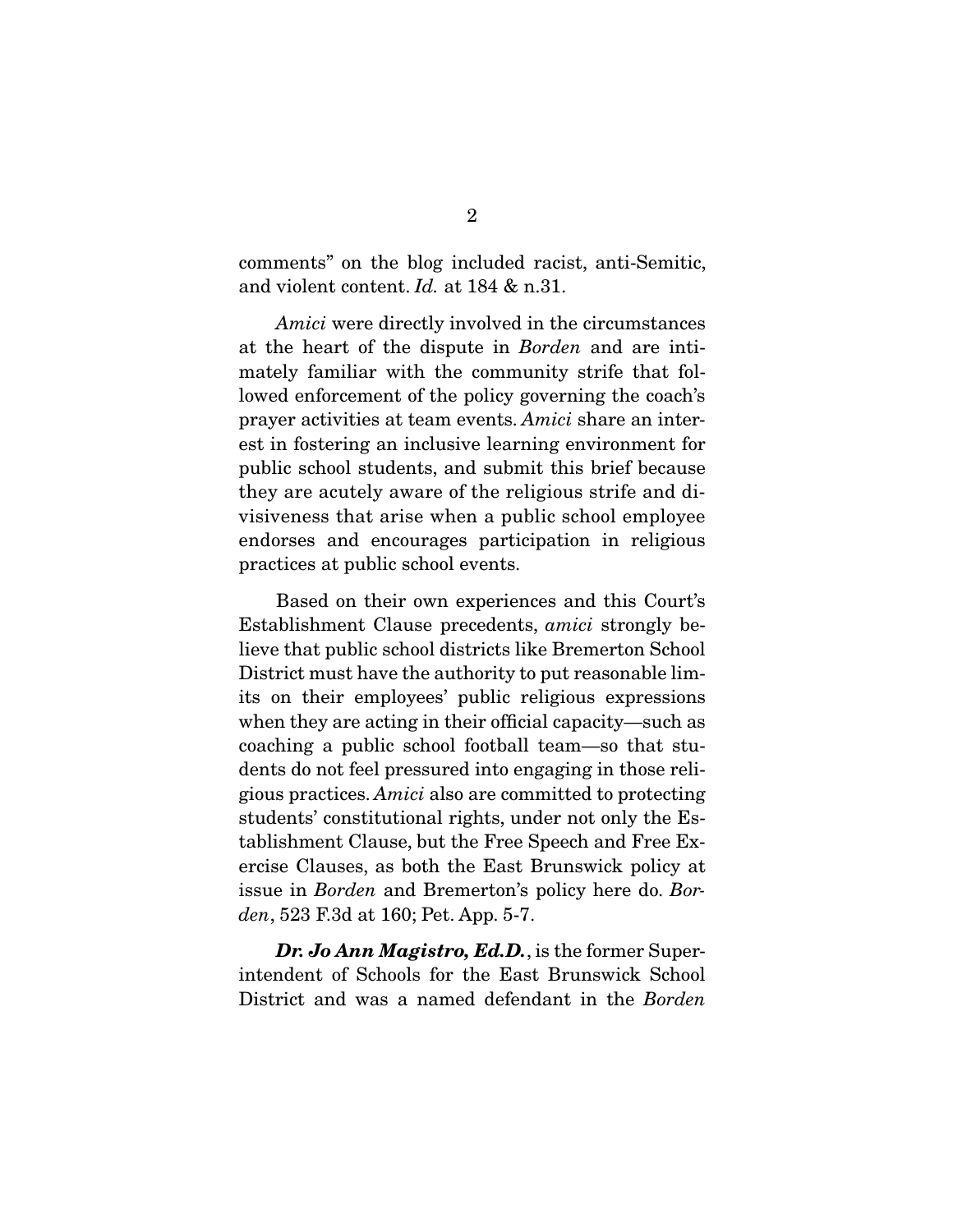litigation. In her role as Superintendent, Dr. Magistro received complaints from a number of parents that their children, including football players and cheerleaders, were uncomfortable attending team events at which the East Brunswick football coach led attendees in prayer. The complaints led to application of a school district policy that prohibited the coach (or any school staff ) from participating in prayers with students during school events, including the football team's pregame meals and in the locker room before games.

*Alan Brodman*, a former attorney, is a retired Civics, World History, and Constitution teacher at East Brunswick High School. He joined the school district in 1992 and began teaching at East Brunswick High School in 1999. At the high school, he taught the Institute for Political and Legal Education class and supervised the Model U.N. Program. Mr. Brodman was first made aware of the East Brunswick football coach's prayers at team activities when Mr. Brodman was teaching at a local junior high school in the 1990s. At that time, a Jewish football player on the East Brunswick team approached Mr. Brodman to express his discomfort with the pre-game prayers. This student ultimately chose not to complain to the school district, as he feared being ostracized and losing the opportunity to play on the team. A number of years later, when he was teaching at the high school, several of Mr. Brodman's students from his Constitution class approached him and asked about the legality of the coach's prayers. Mr. Brodman discussed the issue with his students and advised them that while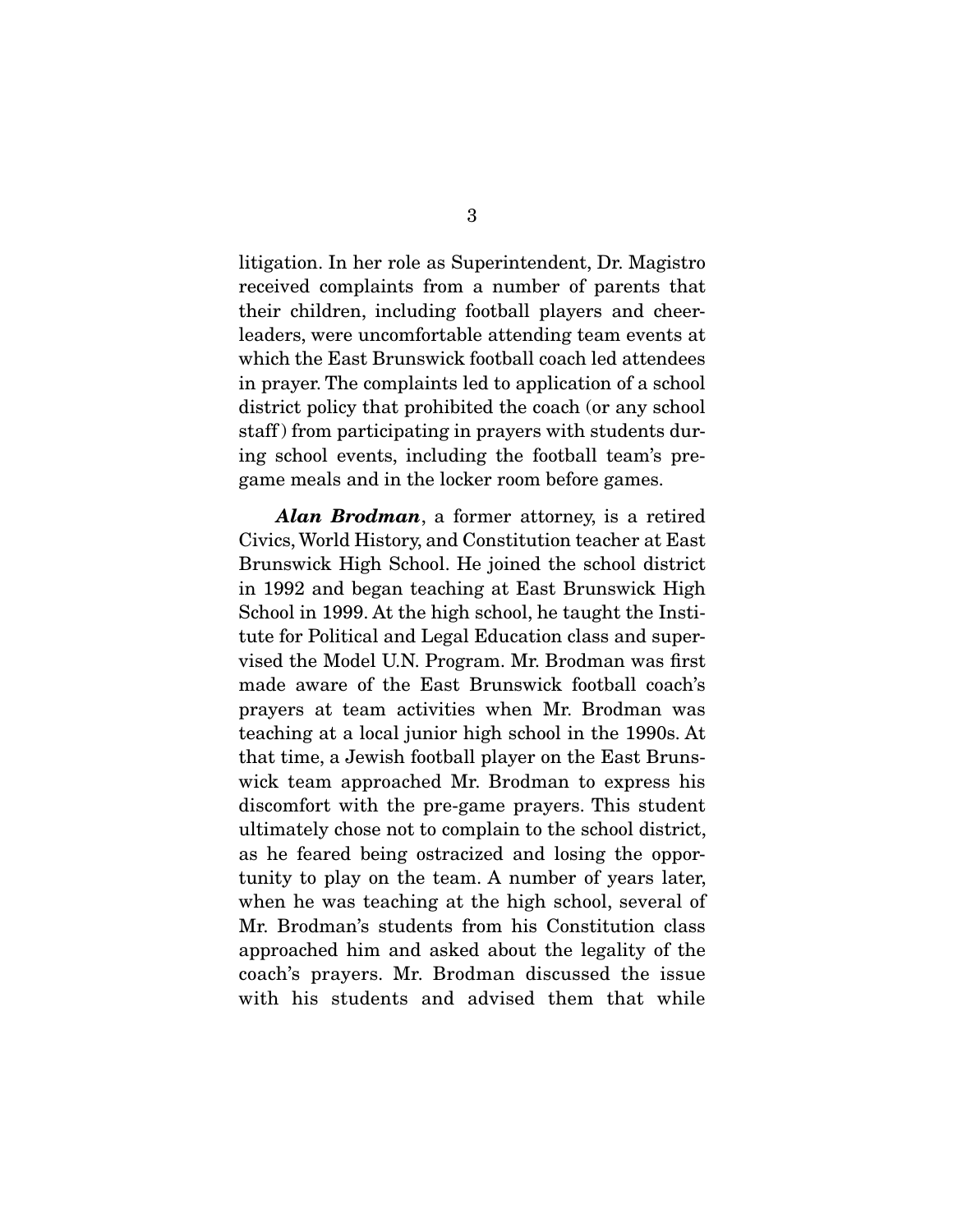student-initiated prayers were permitted in school, such prayers could not obstruct or disturb other students, and school faculty could not initiate those prayers.

**SUMMARY OF ARGUMENT** 

 $\overbrace{\hspace{2.5cm}}^{\bullet}$   $\overbrace{\hspace{2.5cm}}^{\bullet}$ 

Amici are well aware, through their personal experiences, of the ways in which coach-led prayer can coerce students into religious practices that some students might strongly object to or, at a minimum, wish to refrain from in a public setting. Amici also are well aware of how coach-led prayer can lead to school, team, and community strife and divisiveness, undermining the precise values that public schools are meant to foster, including camaraderie, respect, and equity.

 The Bremerton School District, like the East Brunswick School District before it, adopted a reasonable, constitutional policy to address these concerns. That policy fully recognized and honored employees' rights to freely exercise religion, so long as that exercise did not coerce students into joining them or lead reasonable observers to believe that the school district endorsed that exercise of religion. The Bremerton policy, again like the East Brunswick policy, fully complied with this Court's precedents. More particularly, in allowing personal religious exercise during school events while taking steps to avoid government coercion or endorsement, the policy follows this Court's school-prayer precedents such as Lee v. Weisman, 505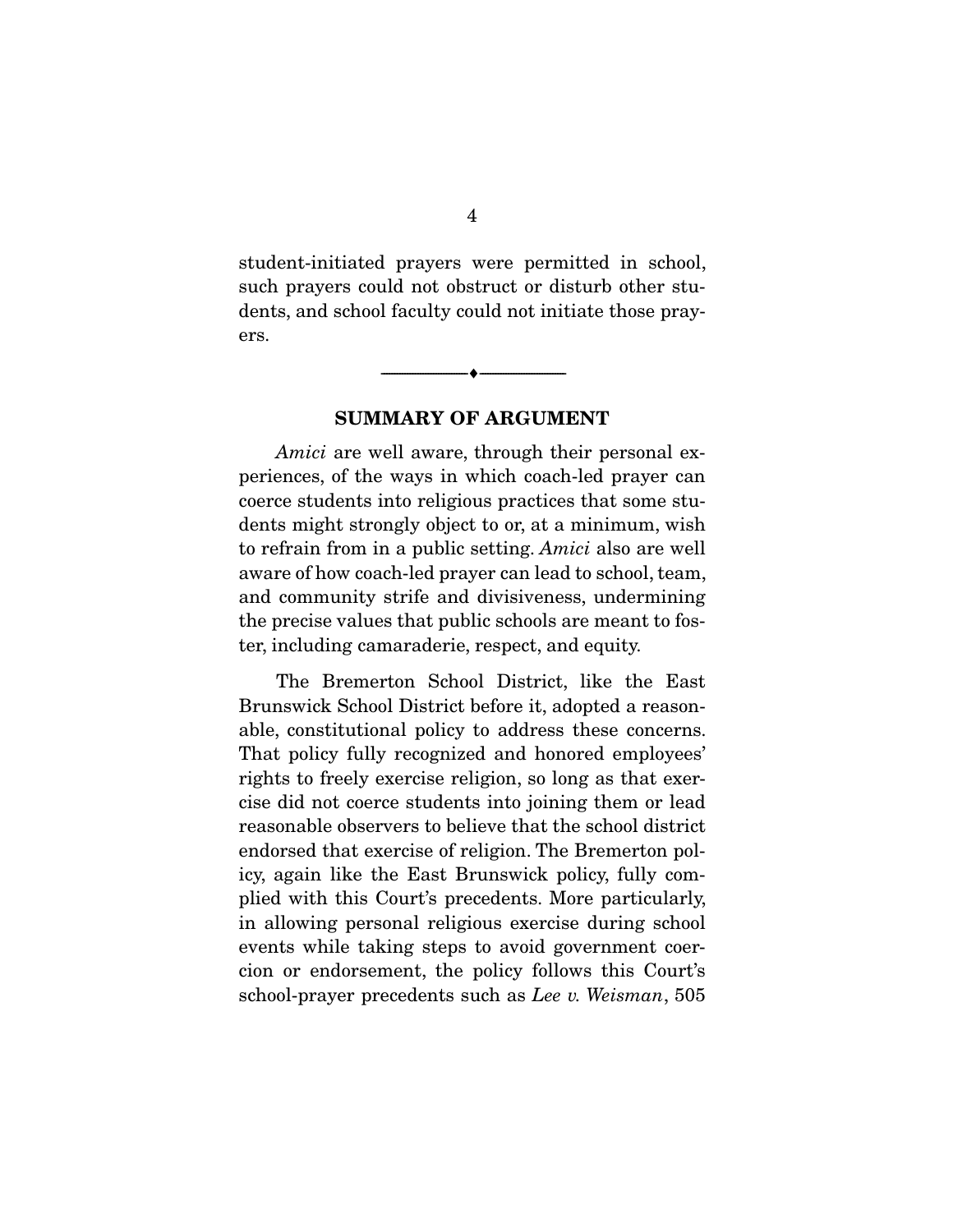#### U.S. 577 (1992), and Santa Fe Independent School District v. Doe, 530 U.S. 290 (2000).

 As respondent's brief explains at length, the record here is clear that, rather than comply with the school district's carefully constructed policy for accommodating both the religious expression and freedom of conscience protected by the First and Fourteenth Amendments, Joseph Kennedy insisted on leading high-profile prayers in the middle of a public school facility, expressly aimed (in the coach's own words) at "helping" the students on the football team. This Court should adhere to its well-established precedents that appropriately accommodate the rights and principles embodied in the Religion and Free Speech Clauses of the First Amendment. Those precedents lend no support to Kennedy's insistence on the right of a public school employee to lead students and other community members in prayers in the middle of a public school football field at the conclusion of a public school activity. Rather, they require no more than the reasonable accommodations Bremerton offered to Kennedy, which would have preserved his free exercise and free speech rights without causing the school district to violate the Establishment Clause and infringe the rights of the students it is charged with educating. Most significantly, the policy that Kennedy refused to follow ensures that the constitutional rights of all of the school district's employees and students are protected, thereby avoiding the coercion, strife, and divisiveness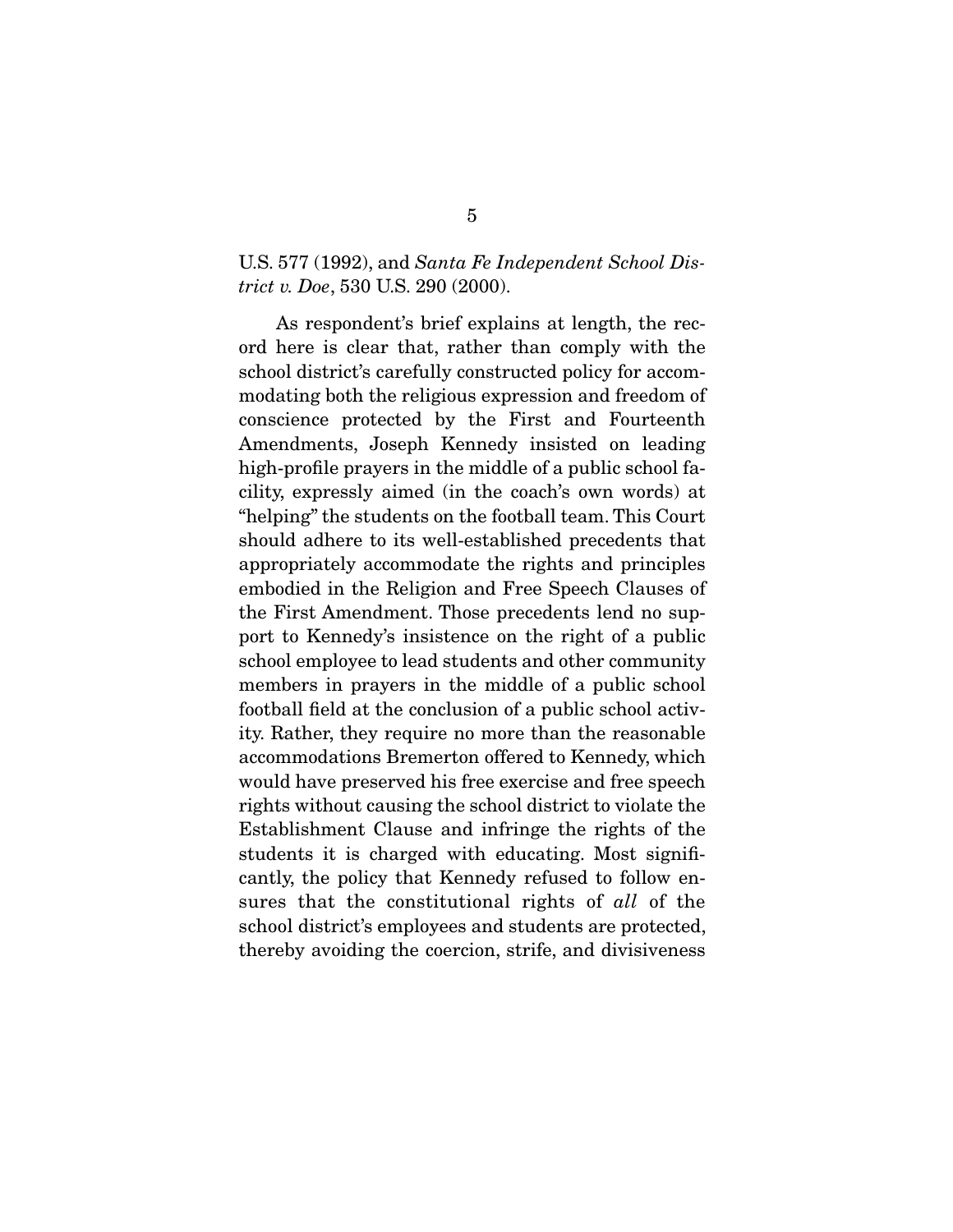that the Religion Clauses were intended to prevent, rather than foster.

 $\overbrace{\hspace{2.5cm}}^{\bullet}$   $\overbrace{\hspace{2.5cm}}^{\bullet}$ 

#### **ARGUMENT**

### **I. Kennedy's Public Prayers on Public School Property and During Public School Events Were Coercive and Divisive.**

 Joseph Kennedy, then a Bremerton assistant football coach, began a practice of praying on the football field after watching a Christian sports film in 2008. Pet. App. 133-134; JA148. Over time, Kennedy's prayers became verbal, audible, and public; he led his students in pre- and post-game locker room prayers and delivered religiously inspired speeches after the games. Pet. App. 9, 134. These prayers took place while Kennedy was fulfilling his public school duties as coach, on school property, wearing school-logoed clothing, and supervising the football team. Pet. App. 139, 150-152, 239.

 The prayers themselves took the place of postgame speeches to the players, which the school district had instructed Kennedy should be focused on "unity, teamwork, responsibility, safety, endeavor and the like." Pet. App. 15-16. Kennedy testified that, over time, he attracted more and more players to gather around him in prayer until it included the majority of the team. Pet. App. 157. The district court found this testimony to be evidence of the players' vulnerability to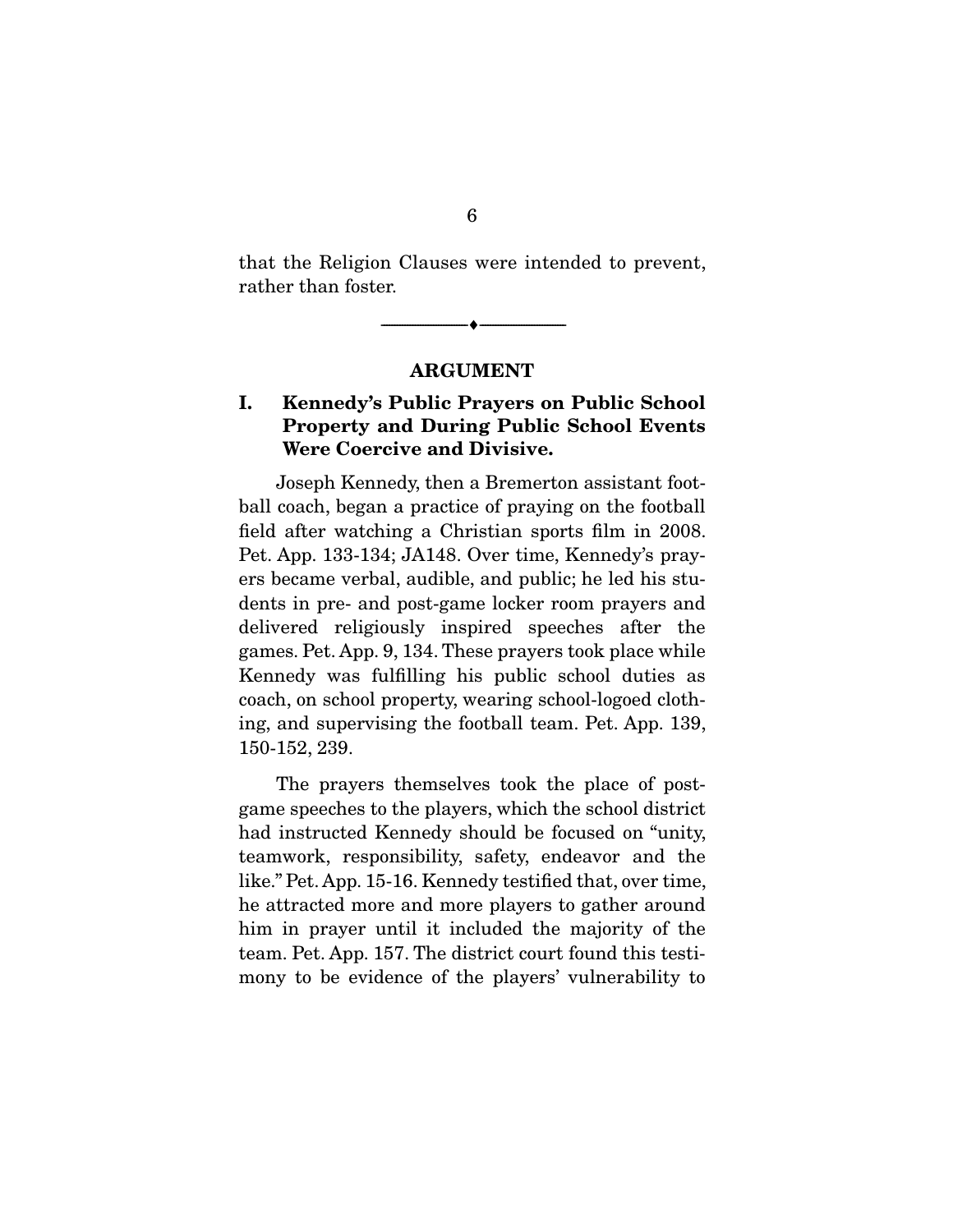social pressure and the coerciveness of the coach-led prayers. Pet. App. 157-158.

 In 2015, after an opposing coach informed the school district that Kennedy had invited his team to join Bremerton's team in prayer, the school district informed Kennedy that these practices violated its policy to "neither encourage nor discourage students from engaging in religious activity." Pet. App. 134-135. The district made clear that it did not prohibit "student religious activity," and that Kennedy and other district employees were "free to engage in religious activity, including prayer," but that the district had to ensure that students did not feel pressured to engage in religious activities contrary to their beliefs. Pet. App. 135-136. Some students and parents thanked the school district for instructing Kennedy to cease his post-game prayers and they reported that the students had "participated in the prayers to avoid being separated from the rest of the team" or to prevent potential adverse action by Kennedy related to playing time. Pet. App. 136.

 After a short interval during which he appeared to comply with the school district's instructions regarding on-field prayer, Kennedy began a media campaign in which he sought community support for his on-field prayers while his lawyers insisted that the district allow him to pray with students. Pet. App. 136-138. As a result, the school district received many hateful and threatening emails, letters, and phone calls about its decision to prevent coach-led prayer. Pet. App. 138. At one point, the head football coach was personally confronted by a Kennedy supporter and, concerned for his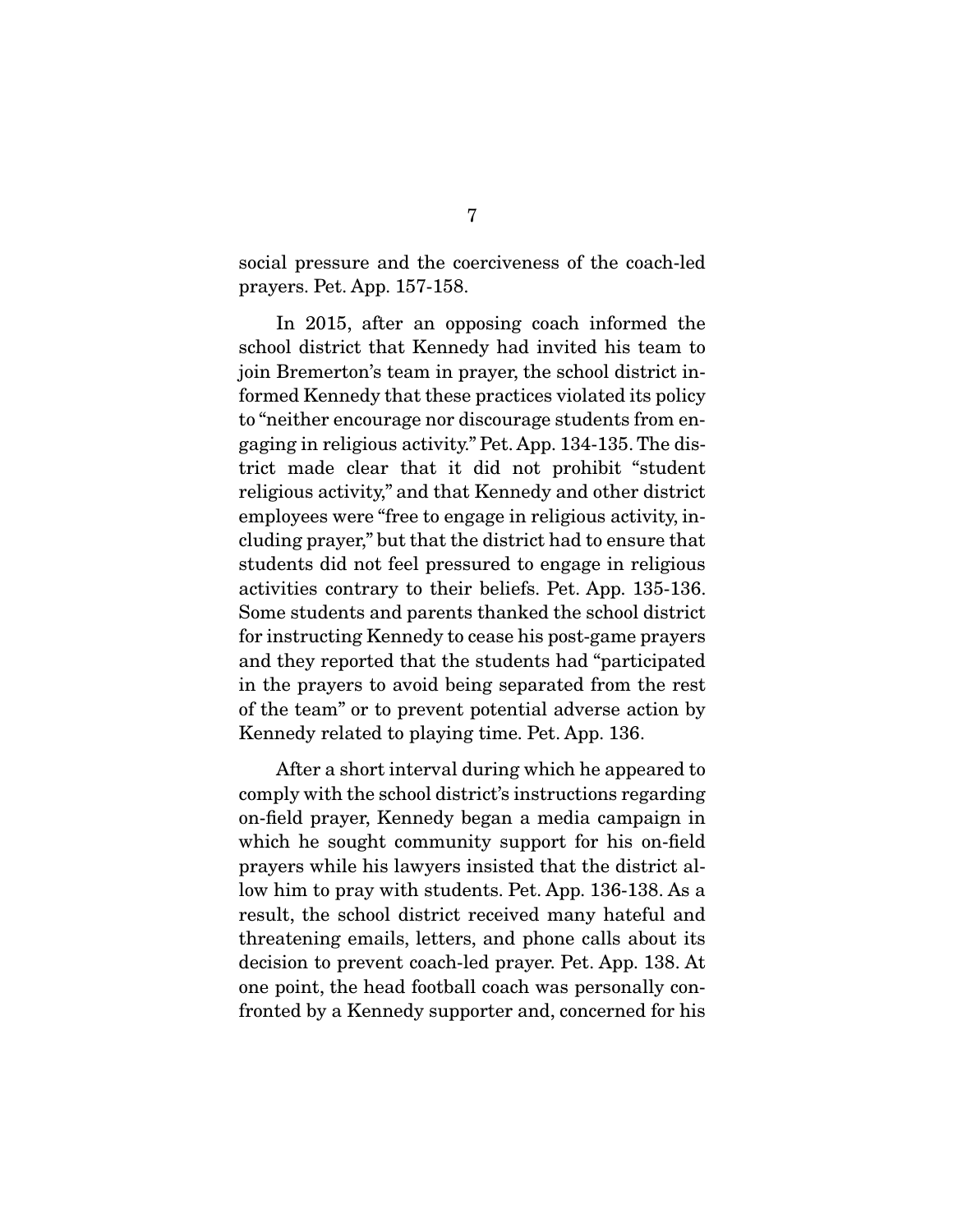physical safety, he eventually resigned from his 11 year position as head coach. Pet. App. 11.

 Notably, for the brief period when Kennedy refrained from praying with students, and when Kennedy was placed on administrative leave, the players did not pray on their own. Pet. App. 224, 239; JA356. Rather, players prayed on the field only after games when Kennedy was there to lead them. Pet. App. 224, 239.

 Once Kennedy began widely publicizing his conflict with the school district, a number of players made the school district aware that they had been uncomfortable with Kennedy's practice of leading prayers but felt that they had no choice but to join him. Pet. App. 136. For example, the high school principal was informed by a player's father that his son was an atheist, but participated in the coach's prayers because he was afraid that if he did not, his playing time would be reduced. JA233-234. An assistant football coach testified that a parent complained to the team and on Facebook because he did not want his son to have to participate in the prayers. JA186. Bremerton's superintendent "received, either directly or through other District employees, input from some local parents and students who were critical of Mr. Kennedy's actions, and whose children had participated in the team prayers only because they did not wish to separate themselves from the team." JA356. And the athletic director "was approached by several students and parents who expressed thanks for the District's actions" in addressing Kennedy's prayers, and described how Kennedy's prior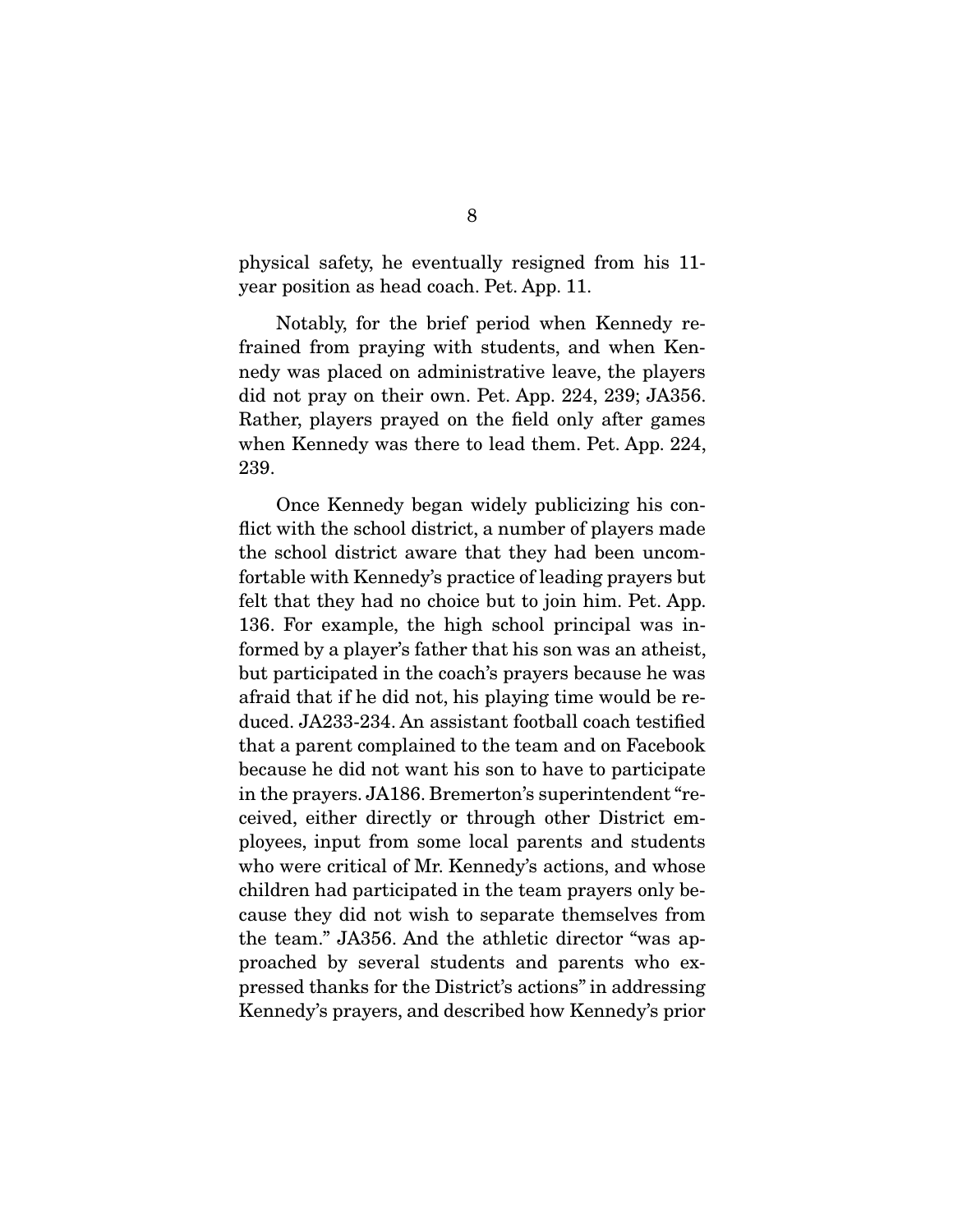prayer practices "had put them or their children in awkward situations where they did not feel comfortable declining to join with the other players in Mr. Kennedy's prayers." JA359; see also Pet. App. 224-225 (quoting school district's statement regarding the coercive effect of the coach-led prayers).

**II. The East Brunswick Experience With Coach-Led Prayer Starkly Demonstrates That Such Prayer, Including Kennedy's Prayer at Bremerton, Is Coercive and Divisive.** 

 In East Brunswick, New Jersey, beginning in the mid-1980s, the head football coach at the high school organized, participated in, and eventually led the football team in prayer before games and at mandatory pre-game dinners.2 His practice changed over the years, as parents complained to the administration. At first, a local minister said the prayers; later, a student read a prayer chosen by the minister; and eventually, the coach read the prayer himself. By the early 2000s, after meeting resistance from the administration (including amicus Dr. Magistro) on several occasions, the coach changed the practice in the locker room and at the pre-game meal to assigning students to lead the team in prayers. These students were not given a choice. At times, the prayers also included cheerleaders

<sup>2</sup> This description of the circumstances of the coach-led prayer in East Brunswick is taken primarily from the Third Circuit's decision, Borden, 523 F.3d at 159-63, as well as from amici's personal recollections.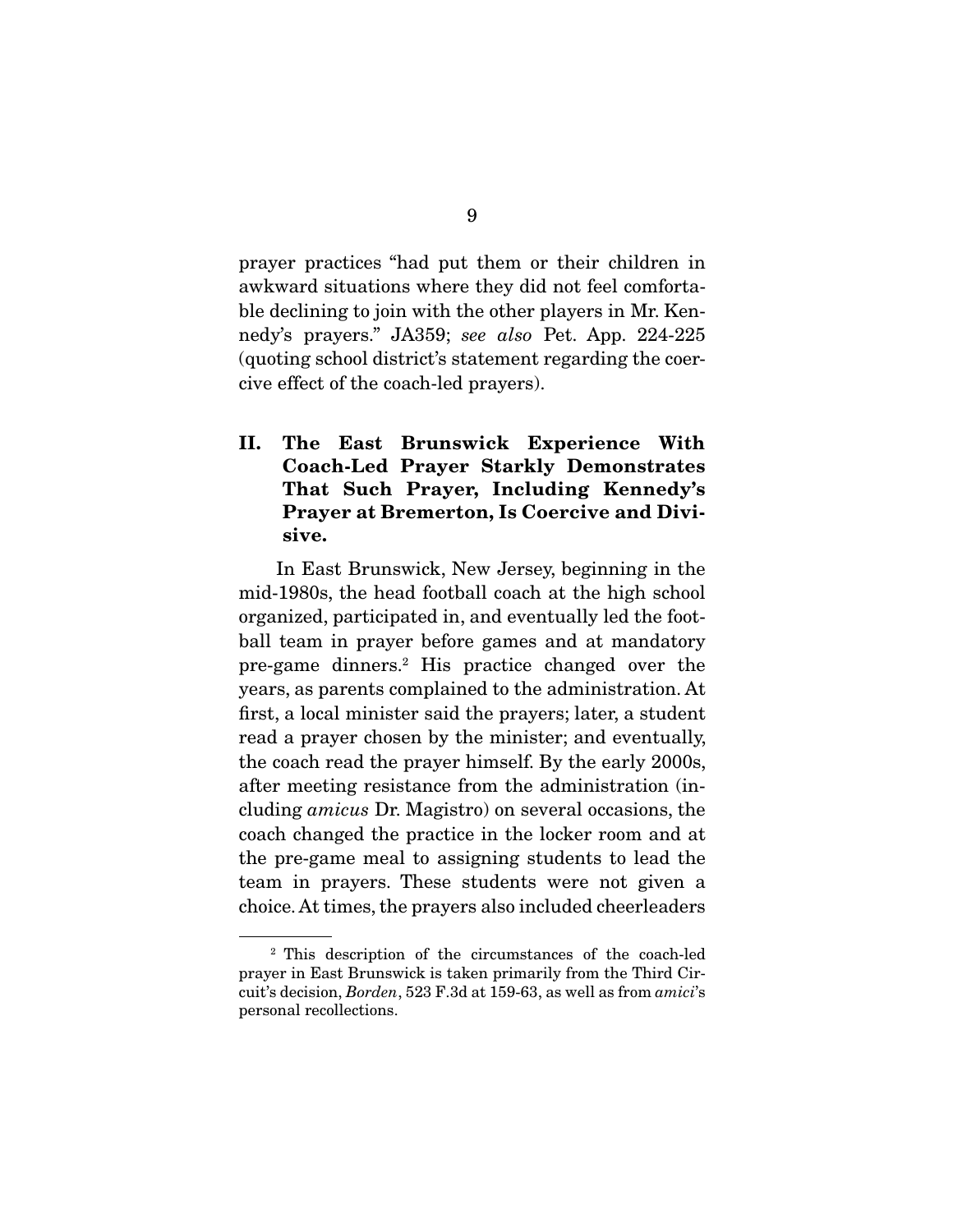and other students or members of the community who attended the pre-game meal.

 The chosen prayer leaders, as well as the many other team members and pre-game meal attendees, were placed in the untenable position of complying with this practice and joining the prayers or voicing complaints to school officials. Any complaints to school officials (or visible abstention from the prayer activities) would inevitably be made known to the coach and possibly other team members, likely leading to ostracization or retaliation. Both the players and their parents were therefore hesitant to object to the practice, either to the coach himself or to school officials.

 Some students' parents ultimately did complain to the district administration. As Dr. Magistro recalls, while the identity of the objecting students was kept secret, the coach and many students publicly expressed their views as to the source of the complaints, primarily targeting religious minorities within the school community. The presumed sources were then subjected to racist, anti-Semitic, misogynistic, and violent slurs. Jewish cheerleaders were harassed and threatened. Fellow students sent anonymous anti-Semitic emails, wrote virulent chat room posts accusing these cheerleaders of lodging complaints, and made threats against the cheerleaders and any students who defended them. Judge McKee, in his concurring opinion in Borden, listed only a small sample of these derogatory on-line comments from the appellate record: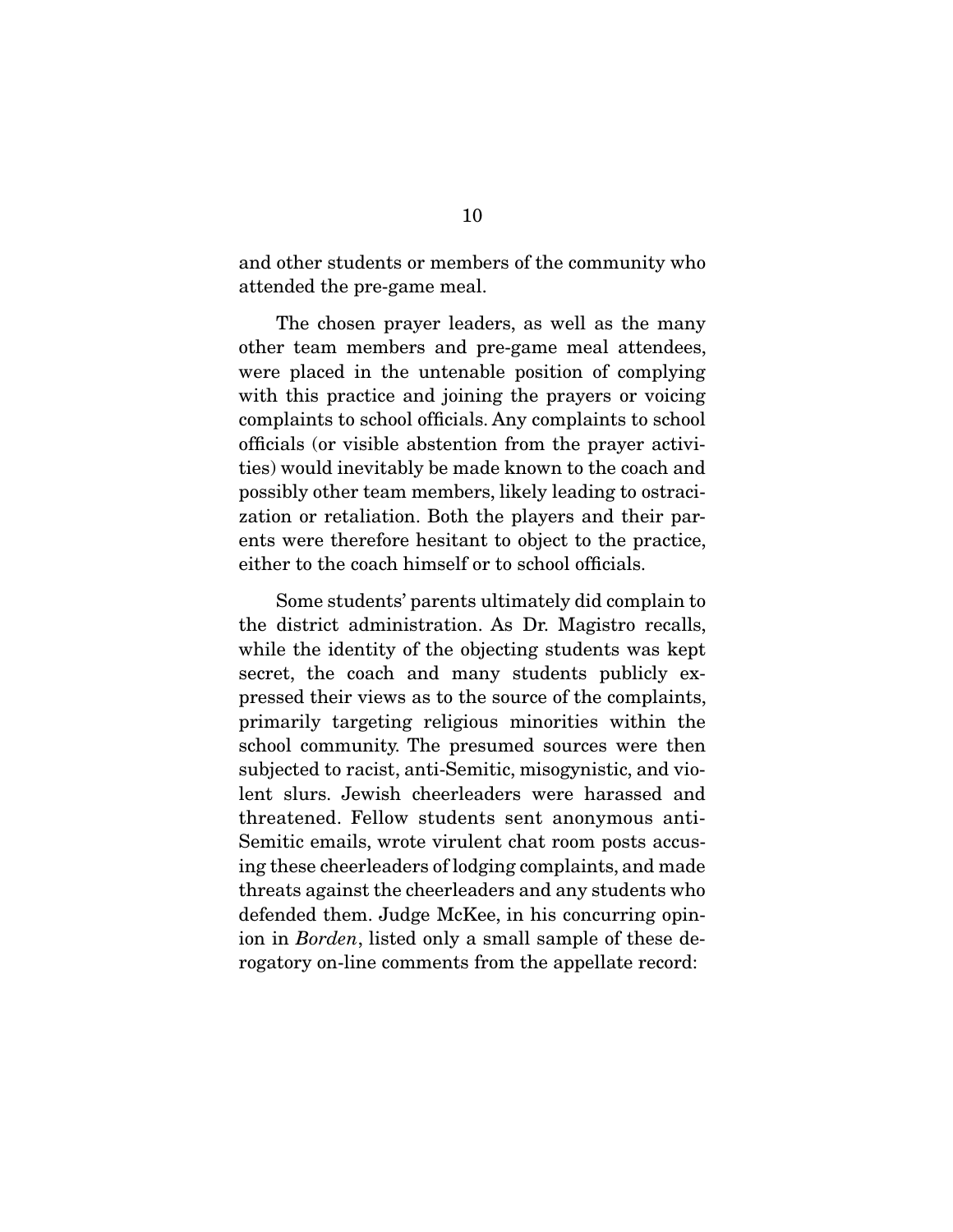- "First they crucify Jesus, then they got Borden fired .... Jews gotta learn to stop ruining everything cool."
- "The jew is wrong. Borden is right. Let us pray."
- "d\*\*n jews ... then you wonder why hitler did what he did back in the day."
- "MAYBE if [Borden] held a gun to the jijjewwws head and was like b\*tch get on ur knees and pray to jesus!! then that might be breaking the law...ehhh maybe not! ... just suck it up if u don't fu\*king like whats going on in america then GO THE FU\*K BACK TO YOUR COUNTRY AND STAY THERE AND PRAY ...."
- "Heil Hitla!!! sieg heill."

Borden, 523 F.3d at 184 (McKee, J., concurring) (alterations in original) (citations omitted).3 Dr. Magistro

<sup>3</sup> Just a few additional comments from the voluminous collection in the appellate record, Borden v. Sch. Dist. of E. Brunswick, No. 06-3890, JA456-495 (3d Cir. Dec. 18, 2006), include:

<sup>• &</sup>quot;[Two names of students omitted]...you guys thought u dint have friends to begin with...now ur really f\*\*ked...I will make sure that i make the rest of the year a living hell for both of u."

<sup>• &</sup>quot;alright enuff w/ the jews postin nuts...cuz i guarenteee they f\*\*kin write there nuts in Works and f\*\*kin spell check so they can sound smart..theyr probl..sittin in front of their comp. looking through a thesuras so they can sound really smart...blow me...I will never work for a jew..and no matter how much money u make...ull always be a f\*\*kin jew."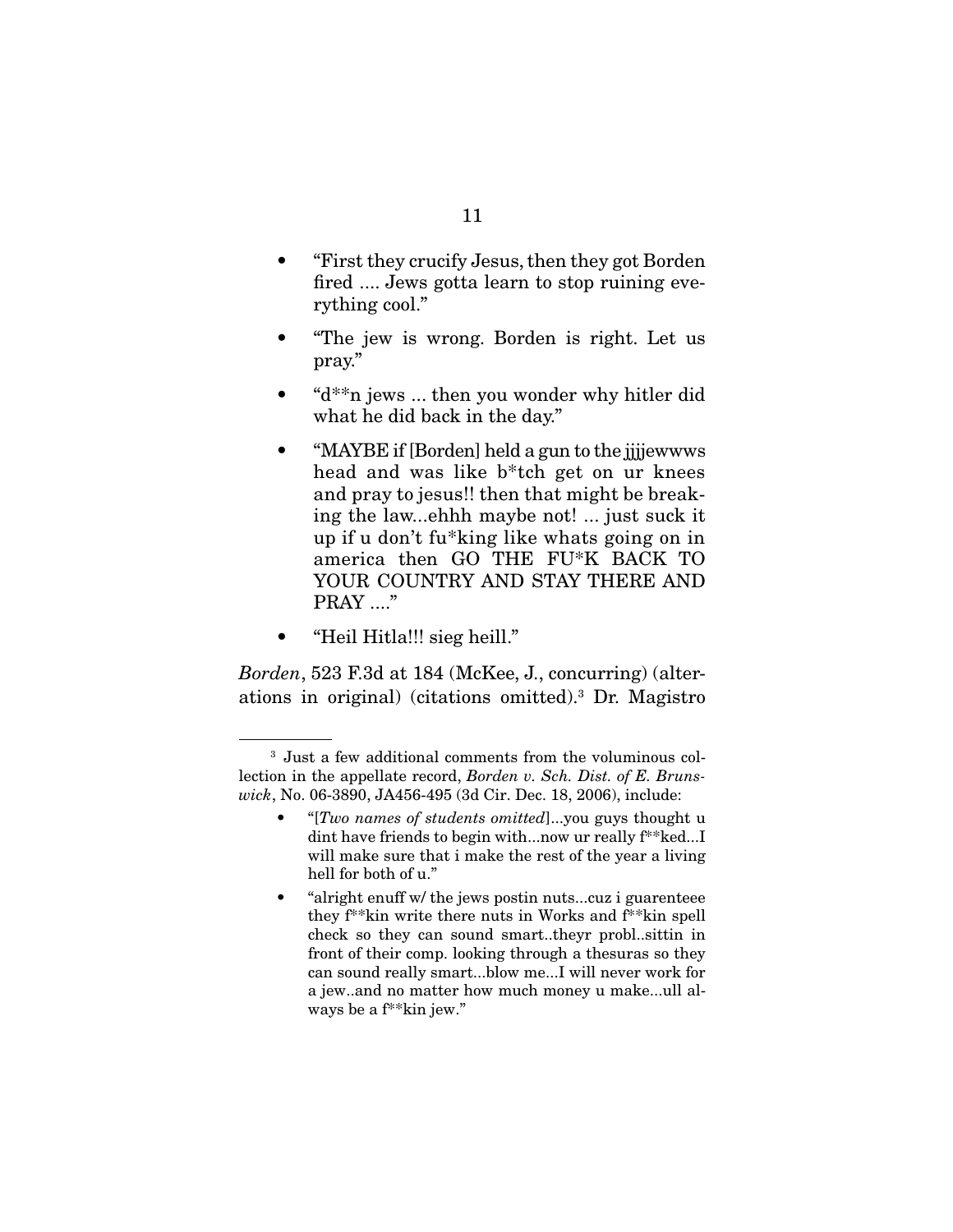recalls that the cheerleaders faced harassment and bullying from their fellow students in person as well, at pep rallies and football games, in the form of taunts, spitting, and items being thrown at them.

Amicus Alan Brodman also recalls speculation within the school community that certain cheerleaders had complained about the coach. Football team members became fixated on these girls "getting their coach fired" and the cheerleaders were targeted based on these suspicions. Mr. Brodman also recalls how the cheerleaders, particularly the Jewish ones, were harassed in person and received emails and other online messages with anti-Semitic content. These students suffered severe stress and feared escalating attacks, solely because some of their classmates suspected that they had expressed discomfort with being forced by the football coach to participate in group prayer.

 These issues spilled over from the student body into the greater community, particularly after the football coach filed suit seeking to force the school district

• "why would i praise people that killed my savior. They turned on his ass when he was just tryin to save us all. Have fun chillin in hell with moses  $f^*g^{**}t$ ."

Borden, JA457, 464, 471, 473 (all quotations verbatim).

<sup>• &</sup>quot;what bothers me is the cheerleaders werent even supposed to be there..it was optional for them. why the f\*\*k would u complain about something if your not even supposed to be there in the first place. if u have a problem with something when ur not even wanted there—well then get the fuuck out.  $d^{**}$ n jews..then you wonder why hitler did what he did back in the day..maybe thats harsh but come on..stop being f\*\*kiin tools."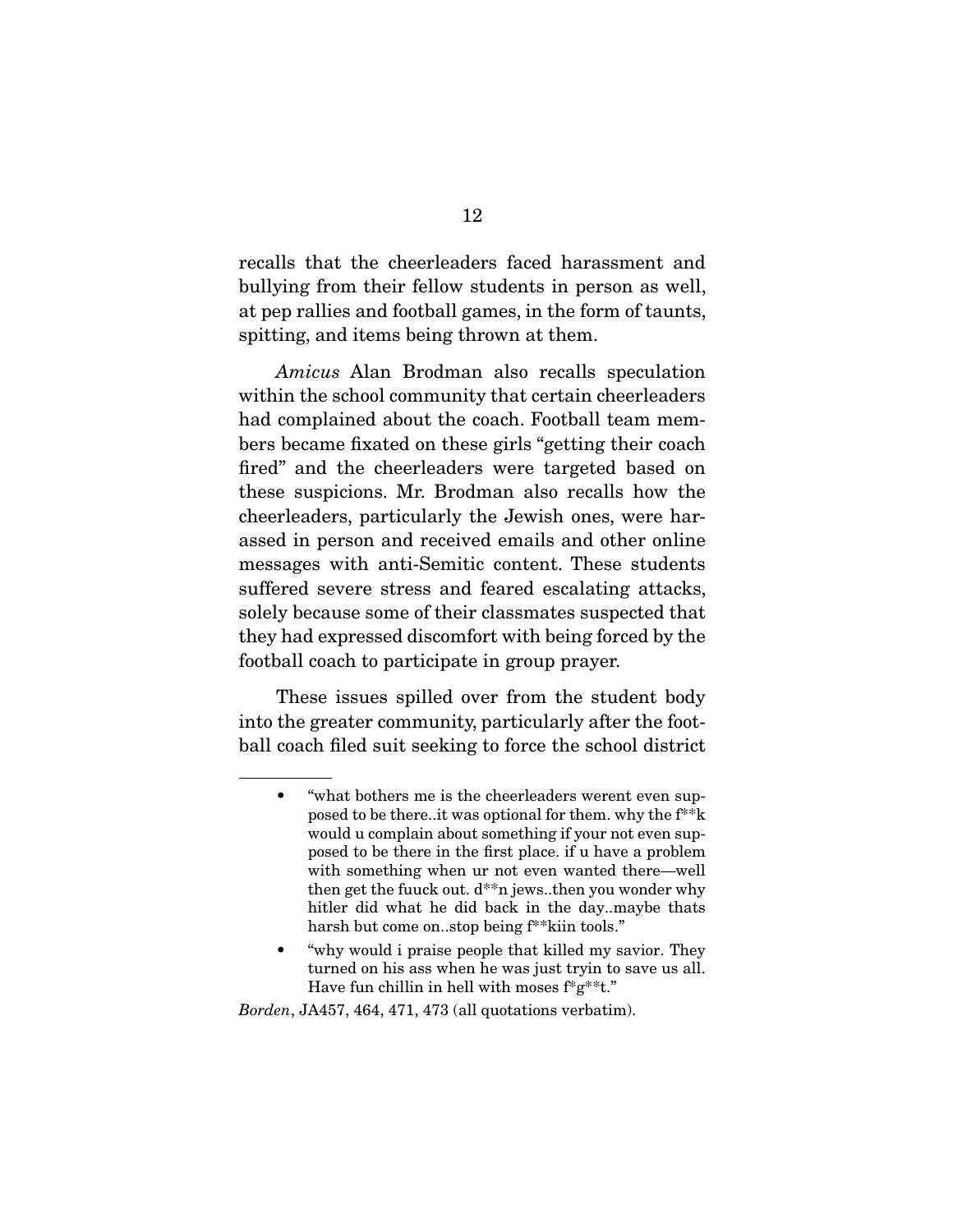to permit him to pray with his team members and other attendees of the pre-game meal. Mr. Brodman recalls that the community became divided into two groups, one supporting the coach and the other concerned that his actions violated students' rights, particularly the rights of minority-faith students. Mr. Brodman believes the split occurred largely along religious lines. Dr. Magistro also saw the split in the community between the Christian and Jewish population. She even contacted local churches and synagogues in an attempt to calm the town's population and reduce the strife and tension that the prayer dispute had wrought. Although the tension ebbed as time passed, $4$ the conflict has re-surfaced each time the suit has been reported. And the students who were the targets of the harassment and "venomous comments," Borden, 523 F.3d at 184 n.31 (McKee, J., concurring), solely because they were suspected of objecting to the coach's prayer activities, express anxiety and trauma about the situation to this day.

**III. Bremerton School District's Actions, Like East Brunswick's Two Decades Ago, Were Necessary to Avoid Violating the Establishment Clause's Prohibition on Coercing Students Into Engaging in Religious Activities.** 

 One of the Establishment Clause's core purposes, frequently invoked by this Court, is avoiding

<sup>4</sup> It has been about thirteen years since the litigation concluded with this Court's denial of the coach's certiorari petition. Borden v. Sch. Dist. of E. Brunswick, 555 U.S. 1212 (2009).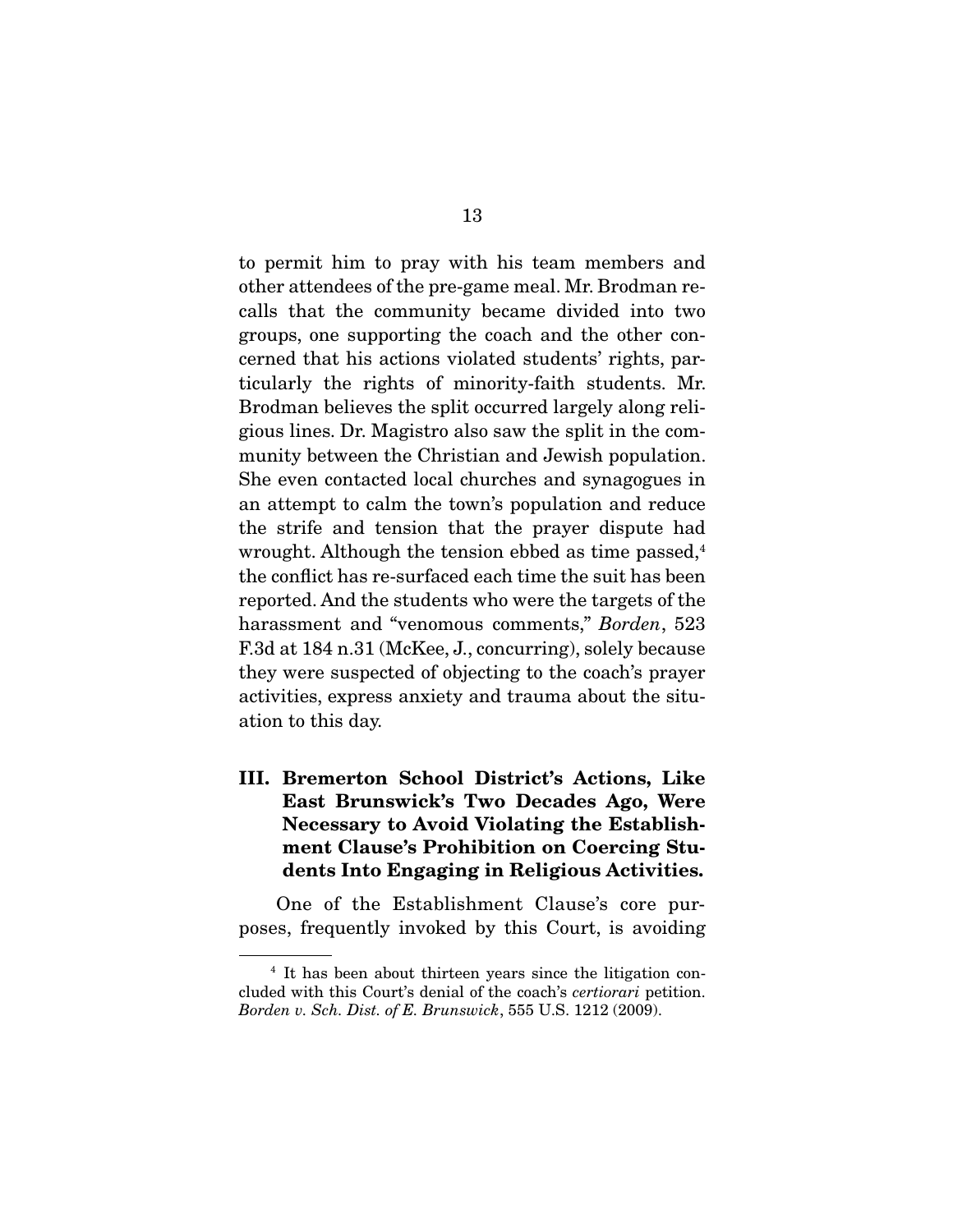"religiously based divisiveness." Am. Legion v. Am. Humanist Ass'n, 139 S. Ct. 2067, 2085 (2019) (internal quotation omitted). A related purpose, particularly in the context of public school prayer, is ensuring that government actors do not coerce citizens, particularly minors, into engaging in religious practices inconsistent with their personal beliefs or consciences. See, e.g., Town of Greece v. Galloway, 572 U.S. 565, 590 (2014) (opinion of Kennedy, J.) (noting that, in the school setting, the Court has held that a religious invocation may be coercive to objecting students "where school authorities maintained close supervision over the conduct of the students and the substance of the ceremony" (citing Lee v. Weisman, 505 U.S. 577, 592-94 (1992), and Santa Fe Indep. Sch. Dist. v. Doe, 530 U.S. 290, 312 (2000))). In the circumstances here, just as in the very similar circumstances in East Brunswick two decades ago, these important goals justify the school district's reasonable policy prohibiting coercive coachled prayer, thus ensuring that the district does not violate students' First Amendment rights.

### **A. The Establishment Clause Concern That Government Authorities Not Coerce Religious Conformance Is at Its Greatest in the Public School Context.**

 School districts have a compelling interest in avoiding violation of the Establishment Clause. See, e.g., Widmar v. Vincent, 454 U.S. 263, 271 (1981). Although the Court's Establishment Clause jurisprudence outside the school setting has been heavily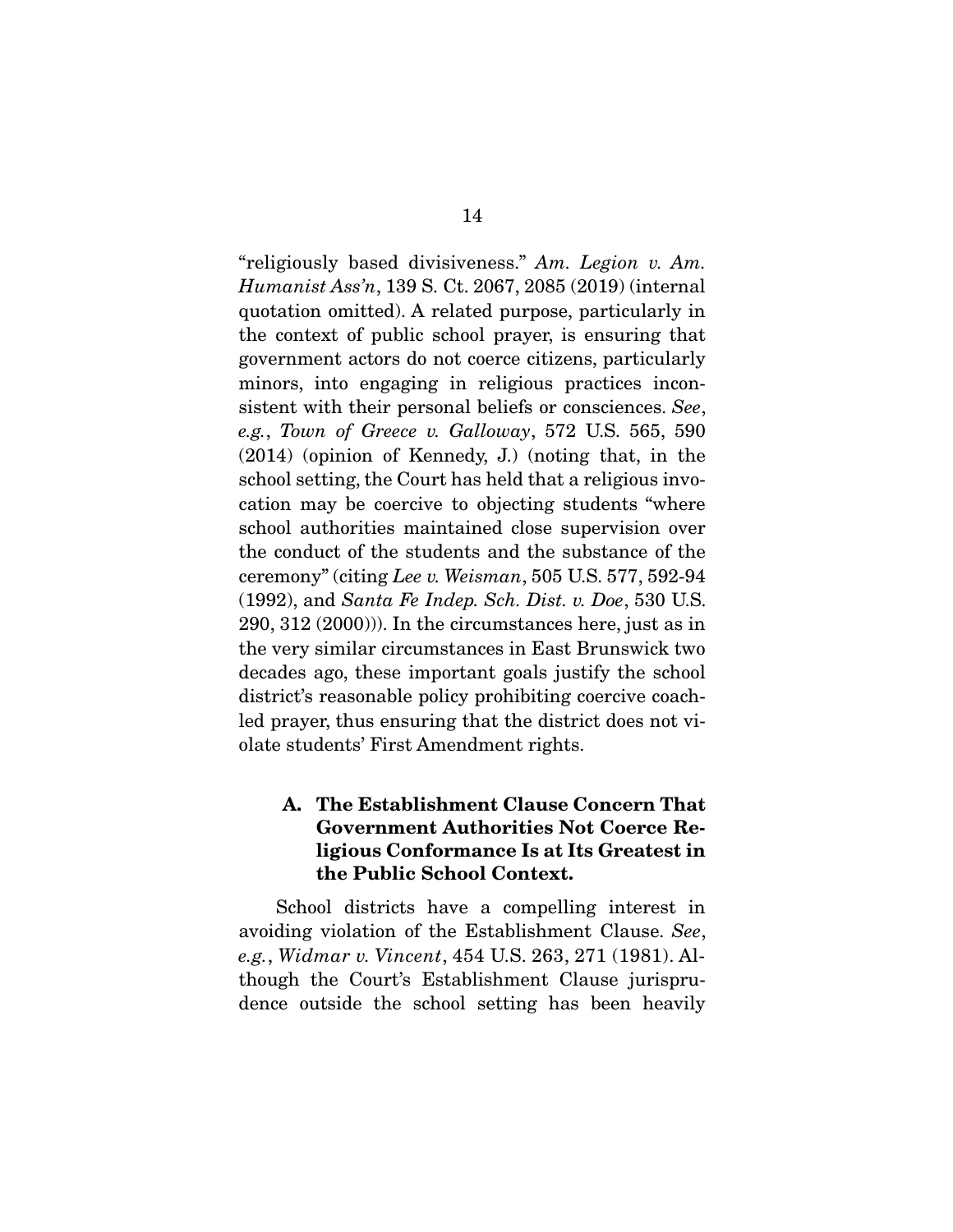contested and multi-faceted over the past few decades, the Court has consistently held that the Clause prohibits prayer in public schools where such prayer is officially mandated or endorsed by government employees. In doing so, the Court has emphasized the coercive effects of school prayer on children. See, e.g., Wallace v. Jaffree, 472 U.S. 38, 72 (1985) (O'Connor, J., concurring in judgment); cf. Michael W. McConnell, Coercion: The Lost Element of Establishment, 27 WM. & MARY L. REV. 933, 940 (1986) ("Recognition of the centrality of coercion—or, more precisely, its opposite, religious choice—to establishment clause analysis would lead to a proscription of all government action that has the purpose and effect of coercing or altering religious belief or action.").

 "Families entrust public schools with the education of their children, but condition their trust on the understanding that the classroom will not purposely be used to advance religious views that may conflict with the private beliefs of the student and his or her family." Edwards v. Aguillard, 482 U.S. 578, 584 (1987). The Court has acknowledged that the State "exerts great authority and coercive power" over students in elementary and secondary schools because students emulate teachers as role models and are sensitive to peer pressure. Id. This same principle is applicable to school sports, which are an extension of a public school's educational mission, overseen by its employees, and can even count for school credit. In both Borden and this case, the football coaches led students in prayer while cloaked with the authority of a public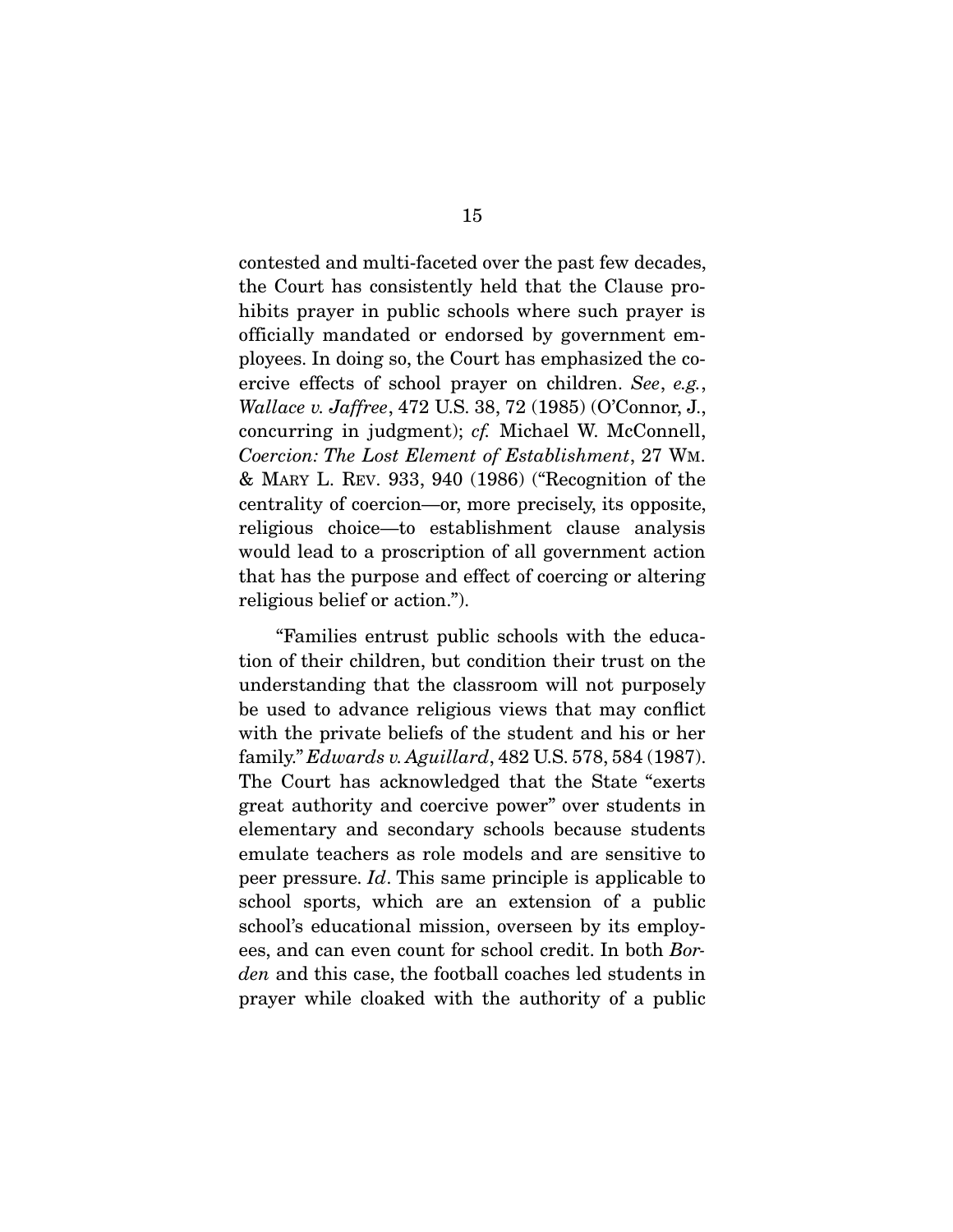school, while on public school property, and during public school events. See Pet. App. 139, 150-152, 239; Borden, 523 F.3d at 159.

 Because students are often impressionable and do not have control over whether they attend public school, the Court has for many decades been particularly vigilant in enforcing the Establishment Clause in the public school setting. See, e.g., Edwards, 482 U.S. at 583-85; see also Van Orden v. Perry, 545 U.S. 677, 691 (2005) (plurality). The Court's concern for improper coercive activities in the public school setting is not limited to overt state pressure, but encompasses "subtle coercive pressure in the elementary and secondary public schools." Lee, 505 U.S. at 592; see also id. at 594 ("the government may no more use social pressure to enforce orthodoxy than it may use more direct means"); Santa Fe, 530 U.S. at 313-17.

 Again, in both this case and Borden, those subtle coercive pressures plainly were present; in both cases, only after the school district began to address the issue did objecting students (or their parents) make their substantial concerns known to the administration. See, e.g., Pet. App. 136; JA233-234, 356, 359. These students can hardly be faulted for buckling to this coercive pressure to join the prayers; when certain students in East Brunswick were simply suspected of objecting to the coach's prayers during team activities, they were vehemently attacked with scurrilous on-line screeds, many of them focusing on their religious affiliations and their minority religious status. See, e.g., Borden, 523 F.3d at 184 & n.31 (McKee, J., concurring).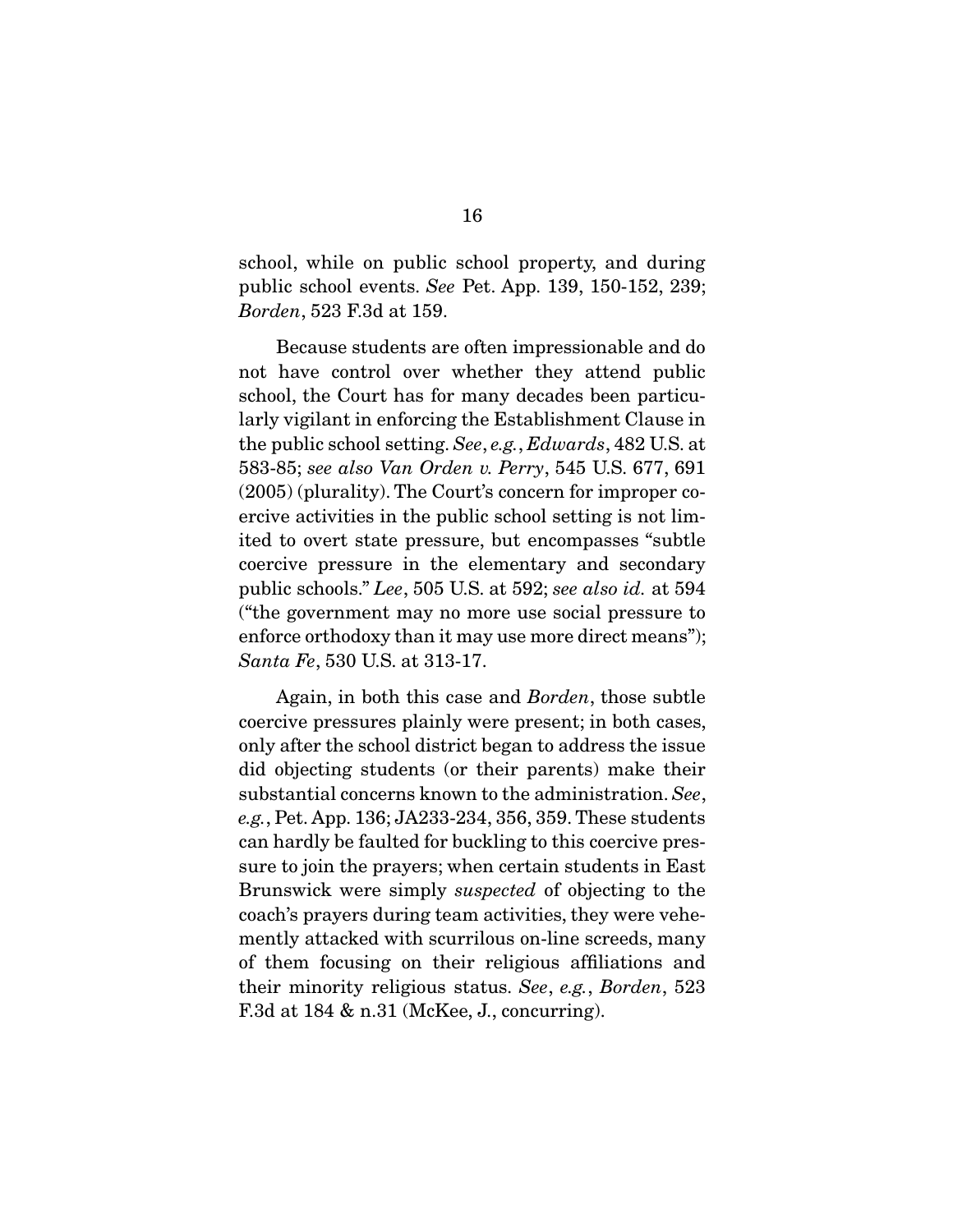Protection of the rights of such religious minorities is a paramount goal of the Establishment Clause. For that reason, "[s]chool sponsorship of a religious message is impermissible because it sends the ancillary message to members of the audience who are nonadherents 'that they are outsiders, not full members of the political community, and an accompanying message to adherents that they are insiders, favored members of the political community.'" Santa Fe, 530 U.S. at 309-10 (quoting Lynch v. Donnelly, 465 U.S. 668, 688 (1984) (O'Connor, J., concurring)); see also Wallace, 472 U.S. at 81 (O'Connor, J., concurring in judgment) (distinguishing presidential proclamations from public school prayer, in that the former "are received in a noncoercive setting and are primarily directed at adults, who presumably are not readily susceptible to unwilling religious indoctrination," whereas, "when government-sponsored religious exercises are directed at impressionable children who are required to attend school, . . . government endorsement is much more likely to result in coerced religious beliefs").

 "It is beyond dispute that, at a minimum, the Constitution guarantees that government may not coerce anyone to support or participate in religion or its exercise, or otherwise act in a way which establishes a state religion or religious faith, or tends to do so." Lee, 505 U.S. at 587 (internal quotation omitted). For the Bremerton School District when it enforced its policy prohibiting coach-led prayer at school events, just as for this Court in Lee, an overriding concern was that students objecting to public religious expression were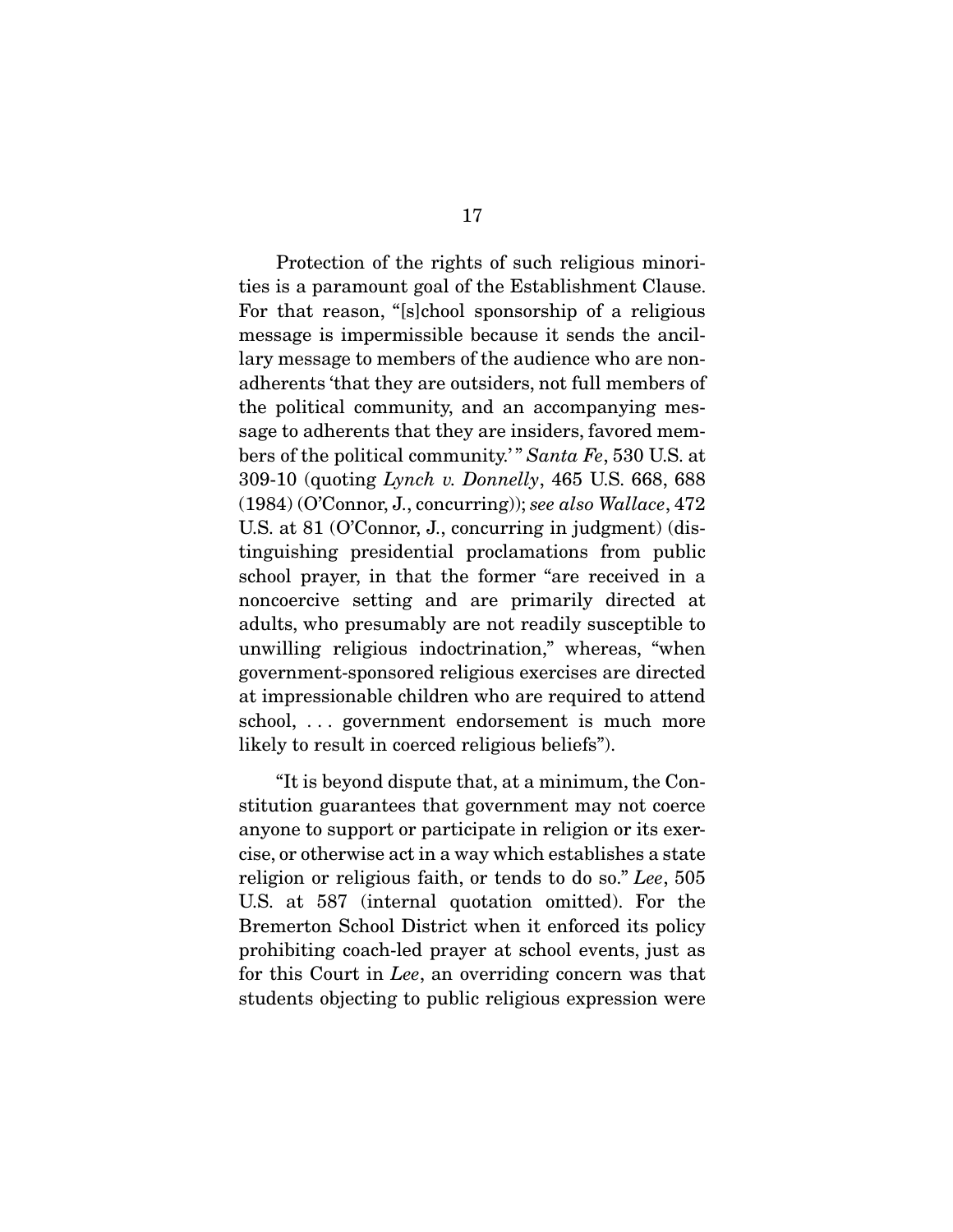subject to, at a minimum, "subtle and indirect" pressure that "can be as real as any overt compulsion." Id. at 593. In both cases, without intervention, objectors faced a state-created or tolerated dilemma to either participate in religious activities during public school events or protest and suffer the consequences (or else abstain from the school activities).

 This case, of course, is not the Court's first consideration of prayers in the context of a public school sporting event. See Santa Fe, 530 U.S. at 294-301. In the course of striking down a school district's policy permitting student-led prayer at football games in Santa Fe, the Court noted that the prayer was "delivered to a large audience assembled as part of a regularly scheduled, school-sponsored function conducted on school property," id. at 307, a feature that Kennedy's prayers shared. The Court also rejected the school district's contention that, "because attendance at an extracurricular event, unlike a graduation ceremony, is voluntary," the prayers in *Santa Fe* were not coercive. Id. at 310. As the Court pointed out, and as is undoubtedly true in Bremerton as well, for some students, "such as cheerleaders, members of the band, and, of course, the team members themselves, . . . commitments mandate their attendance." Id. at 311; see also id. at 312 ("The constitutional command will not permit the District to exact religious conformity from a student as the price of joining her classmates at a varsity football game." (internal quotation omitted)).

 Ultimately, the Court in Santa Fe explained how the Religion Clauses work together to ensure that all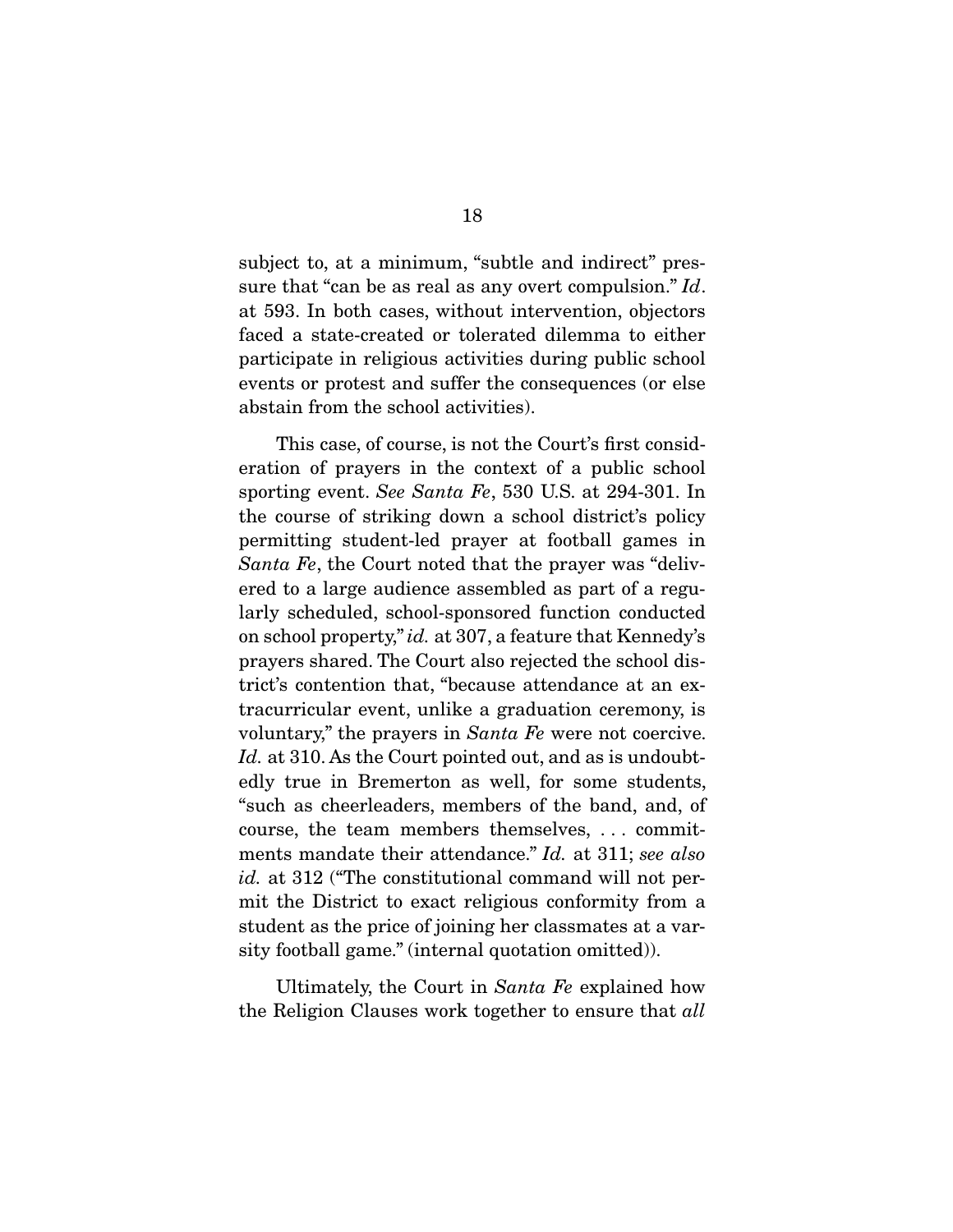members of a public school community may enjoy religious liberty: "nothing in the Constitution as interpreted by this Court prohibits any public school student from voluntarily praying at any time before, during, or after the schoolday. But the religious liberty protected by the Constitution is abridged when the State affirmatively sponsors the particular religious practice of prayer." Id. at 313. This protection of liberty is precisely what the Bremerton School District sought to ensure in expressly informing Kennedy (and other members of the school district community) that voluntary, personal prayer by students or employees was permitted, but that prayer led by a prominent leader of the school community at "a regularly scheduled, school-sponsored function conducted on school property," id. at 307, crossed the line into impermissible territory.

 In this case, as in Borden and Santa Fe, football players and other students faced "subtle and indirect" pressure "as real as any overt compulsion," Lee, 505 U.S. at 593, to join religious practices during a public school activity, on public school property, that had the imprimatur of a governmental employee with substantial influence and authority over those students. Such coercion renders that religious expression violative of the Establishment Clause. The Bremerton School District reasonably acted to ensure that it did not allow such a violation here.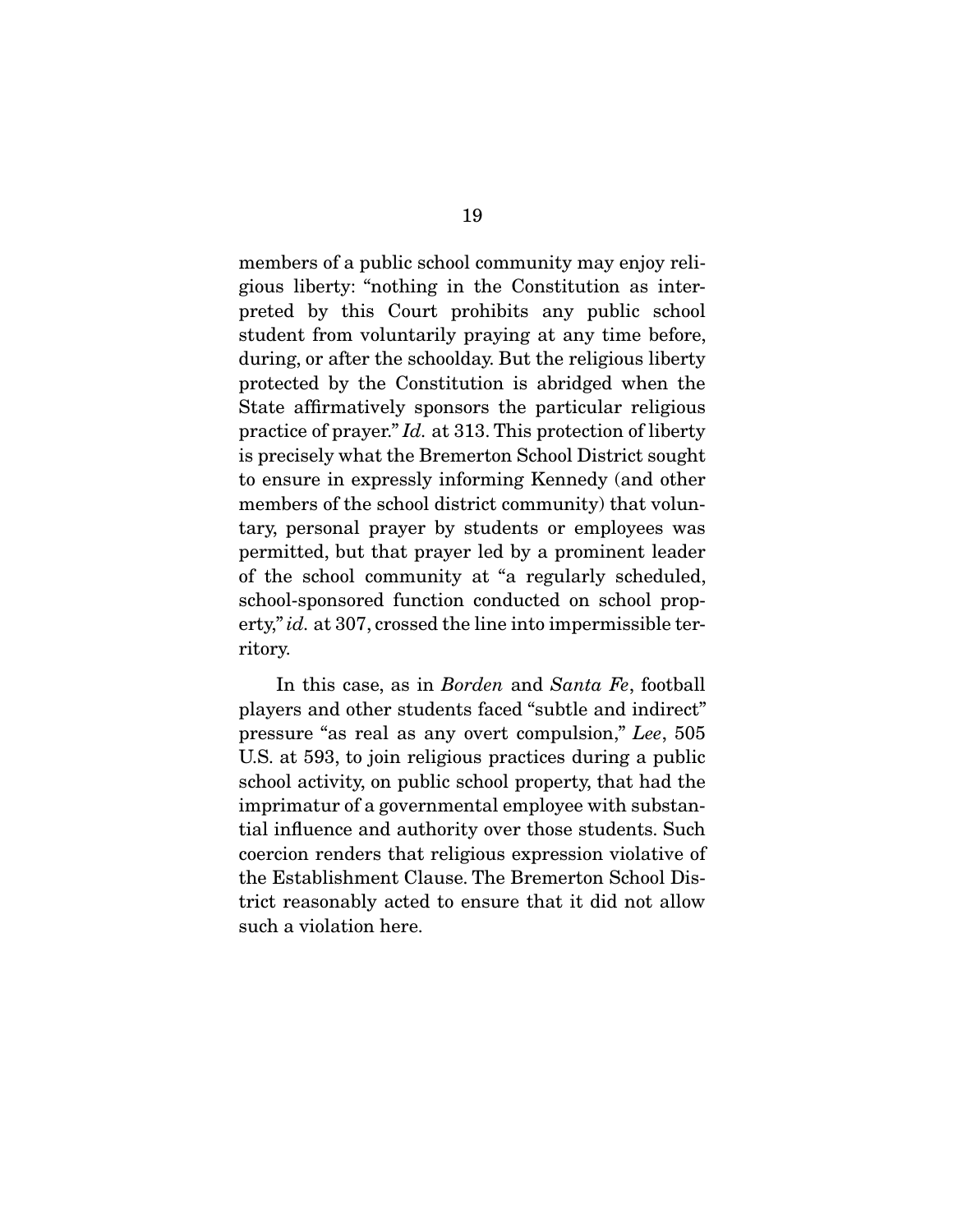### **B. Coach-Led Prayer During Public School Events, on Public School Property, Inevitably Leads to the Religious Strife and Divisiveness That the Establishment Clause Is Intended to Prevent.**

 The "basic purpose" of the Religion Clauses "is to promote and assure the fullest possible scope of religious liberty and tolerance for all and to nurture the conditions which secure the best hope of attainment of that end." Sch. Dist. of Abington Twp. v. Schempp, 374 U.S. 203, 305 (1963) (Goldberg, J., concurring). As Justice Goldberg explained, religious liberty and tolerance go hand in hand. The liberty promoted by both the Free Exercise and Establishment Clauses ensures that intolerance and religious divisiveness are minimized and, in particular, are not furthered by government action. See, e.g., id. at 307 (emphasizing the "very divisive influences and inhibitions of freedom which both religion clauses of the First Amendment preclude"); see also Am. Legion v. Am. Humanist Ass'n, 139 S. Ct. 2067, 2085 (2019) (same) (citing Van Orden, 545 U.S. at 704 (Breyer, J., concurring)).

As Justice Souter explained in *Mitchell v. Helms*, "government establishment of religion is inextricably linked with conflict," and even if such conflict is no longer considered "a practical criterion for applying the Establishment Clause case by case," it indelibly remains "a motivating concern behind the Establishment Clause." 530 U.S. 793, 872 & n.2 (2000) (Souter, J., dissenting). Indeed, in this precise context prayer at public school football games—the Court has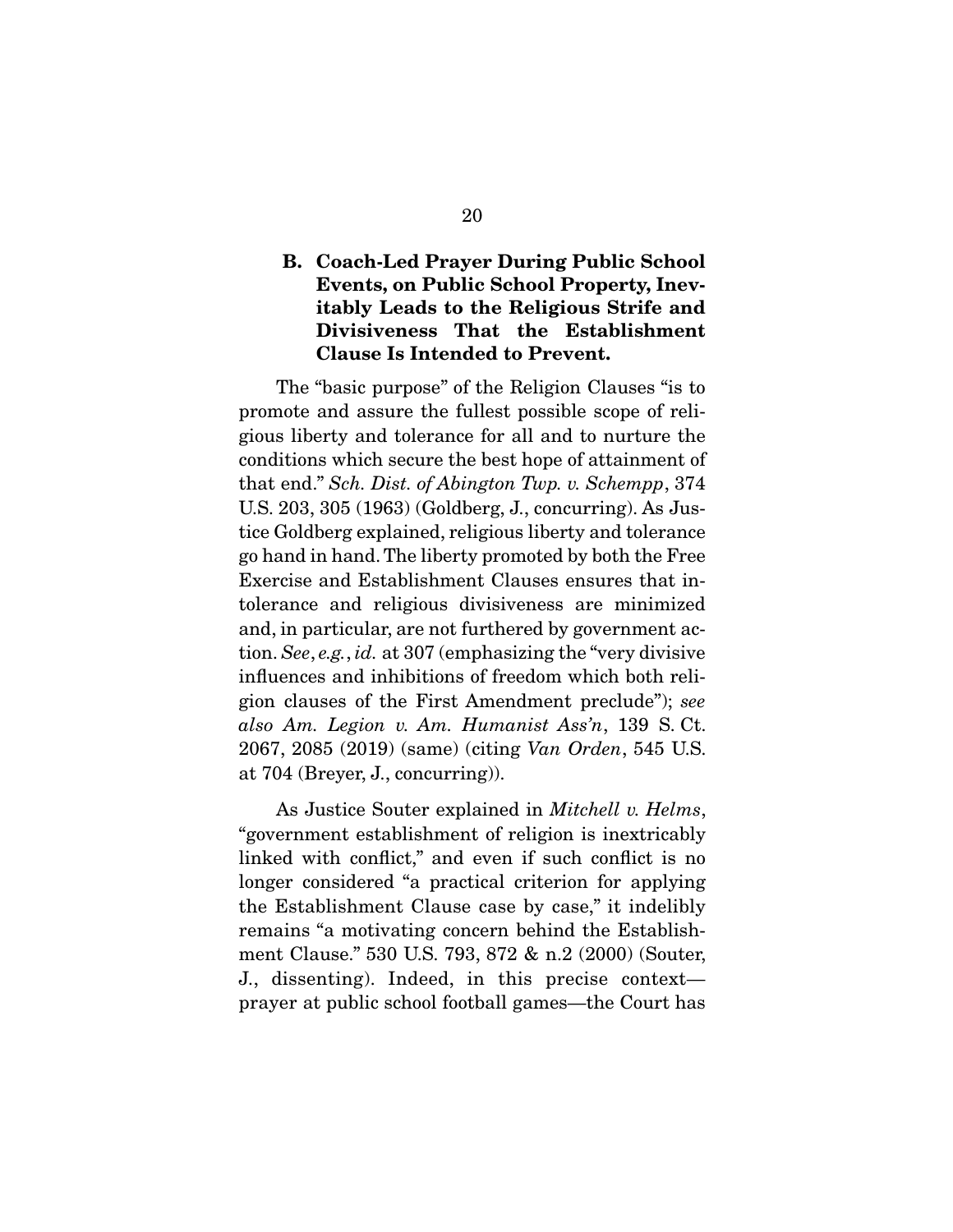emphasized that "divisiveness along religious lines in a public school setting" is "at odds with the Establishment Clause." Santa Fe, 530 U.S. at 311. Similarly, in Lee, the Court noted that while divisiveness "can attend any state decision respecting religions, and neither its existence nor its potential necessarily invalidates the State's attempts to accommodate religion in all cases," this animating principle of the Establishment Clause is of particular concern in the public school setting, where "subtle coercive pressures exist." 505 U.S. at 587-88.

 Both this case and the Borden case highlight this concern that has been at the heart of the Establishment Clause since its adoption. Kennedy's actions, like those of the East Brunswick football coach, divided religious students from non-religious; Christian students from non-Christian; and those comfortable with public displays of religion from those who believed in private worship. And these divisions were hardly innocuous. Students who objected to the coach-led prayers during public school events, or even those simply suspected of objecting, were subjected to scurrilous attacks.

 In East Brunswick, presumed objectors were attacked with "disgusting comments" rife with anti-Semitism, invocations of Nazism, and violent imagery. Borden, 523 F.3d at 184 (McKee, J., concurring). In addition to the "venomous" on-line comments, id. at 184 n.31, many of which identified their targets by name or description ("Jewish cheerleaders"), students suspected of objecting to the prayers were subjected to inperson verbal and physical harassment and bullying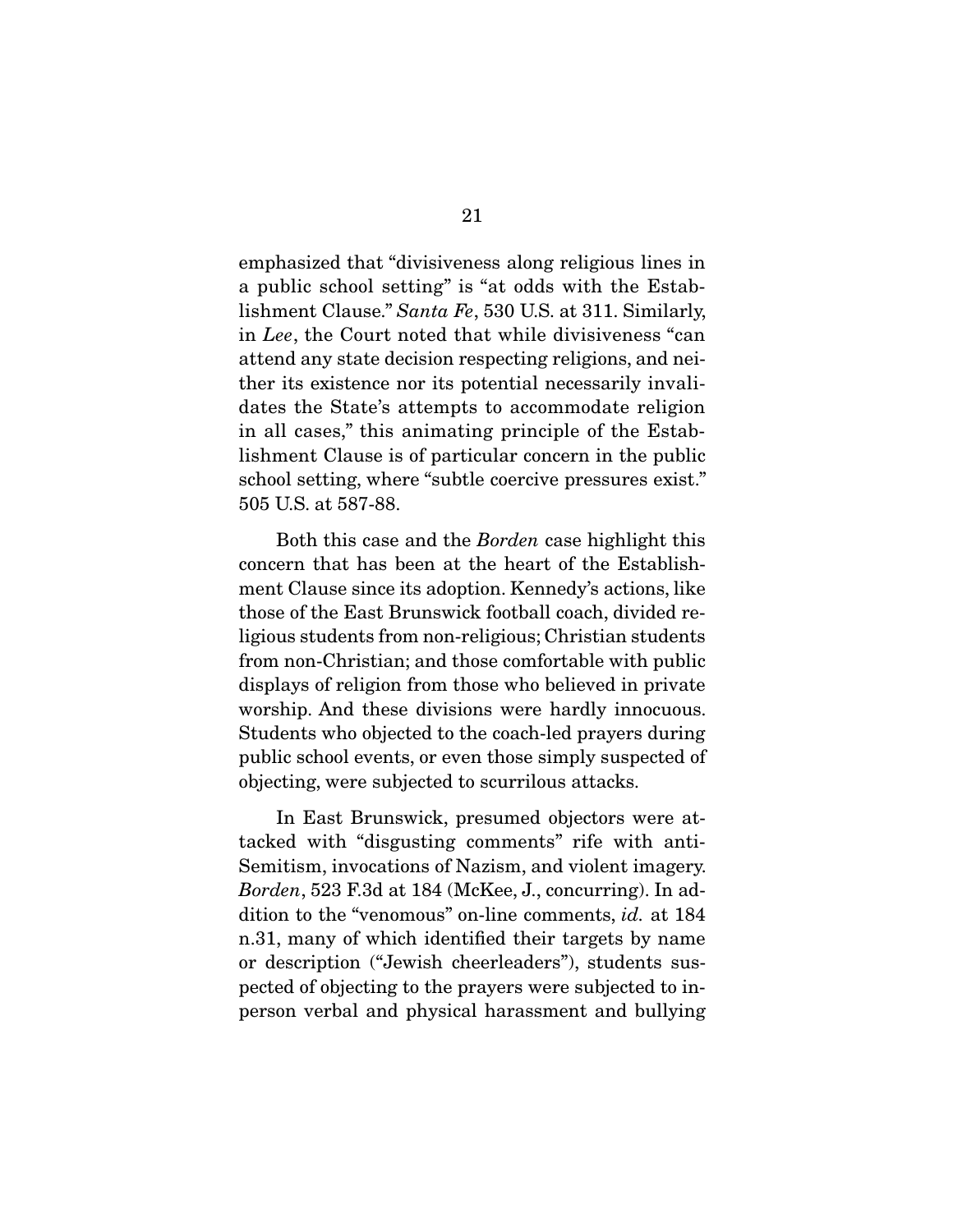by the coach's supporters. The East Brunswick community as well became deeply divided between the coach's supporters and those concerned about the rights of objecting students, particularly those not sharing the coach's religious beliefs. Similarly here, Kennedy's mid-field, post-game prayers led to deep divisions within the public school and broader communities. See, e.g., Pet. App. 137-138; see also Pet. App. 2, 5, 11; JA351.

 Religious strife and divisiveness are not the inevitable results of religious expression by public employees. But when that religious expression takes the form of public, sectarian prayer expressly intended to influence—even with only the best intentions—public school students of multiple religious faiths, beliefs, and practices, such strife and divisiveness are practically unavoidable, as the Religion Clauses' framers well knew. High-profile, audible prayer by a public employee on public school property at a public school event squarely implicates this core concern of the Establishment Clause. A policy prohibiting such prayer is not only reasonable, but necessary, to avoid religious strife and divisiveness and to protect the constitutional rights of all members of the public school community.

\* \* \*

 Coach-led prayer inevitably places students in an unavoidable bind that implicates the core values that the Religion Clauses were meant to protect. Students, especially those holding minority or unfavored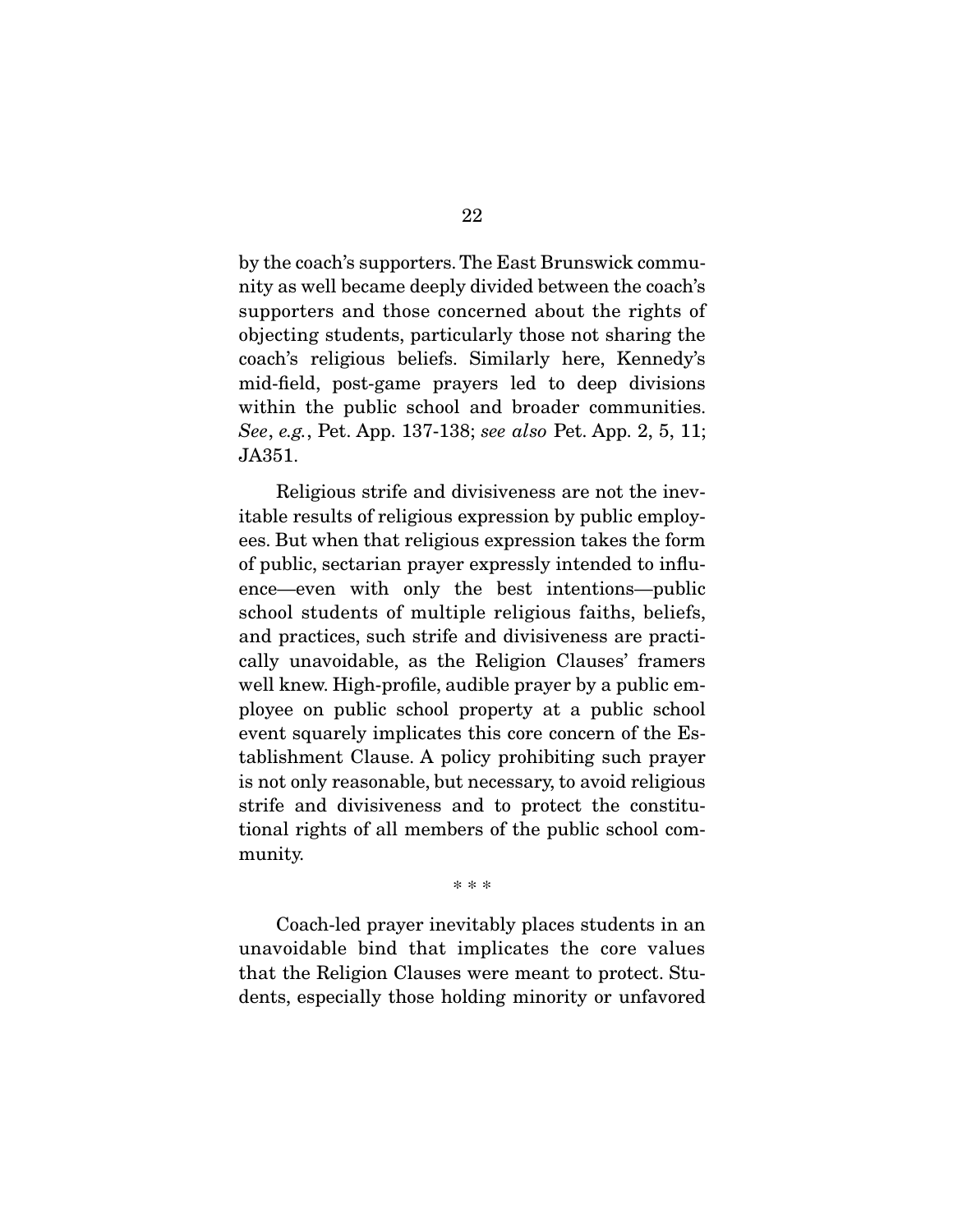religious viewpoints, either must join these religious practices that violate their own beliefs (or, at a minimum, contravene their own views of public religious expression), or publicly distance themselves from their peers and authority figures, inviting ostracism, wrath, and even venomous attacks. While this coercion creates an untenable situation that is sufficient in itself to warrant school district intervention, the religious strife and divisiveness that inevitably follow provide all the more reason for reasonable actions such as Bremerton's, which leave ample space for personal, noncoercive religious expression in the public school setting. Public schools, and the sports teams that are an integral part of them, seek to develop qualities such as community, tolerance, and independence in their students. Bremerton School District's actions challenged by Joseph Kennedy do just that, and ensure the district's compliance with *all* provisions of the First Amendment.

 $\overbrace{\hspace{2.5cm}}^{\bullet}$   $\overbrace{\hspace{2.5cm}}^{\bullet}$